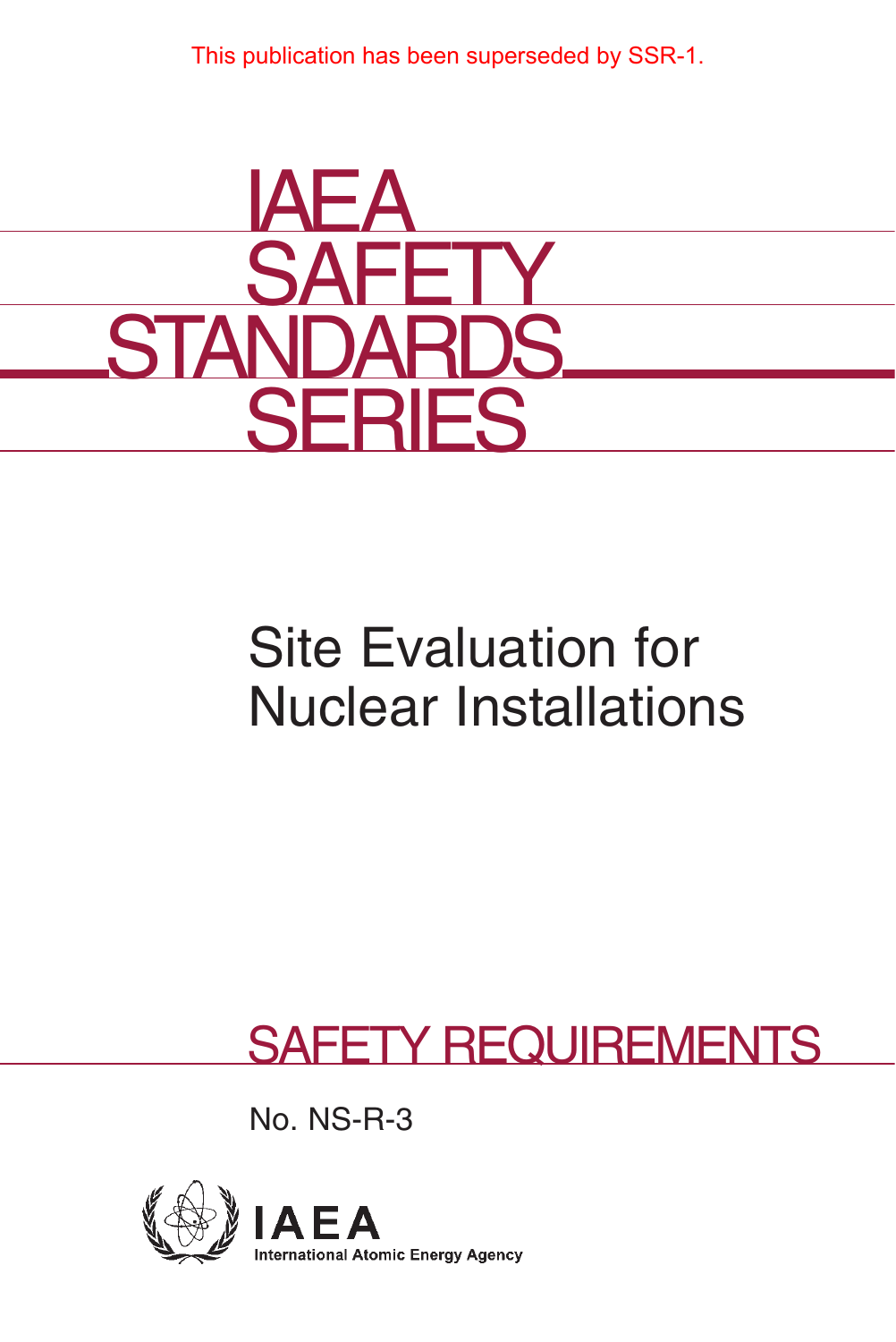## **IAEA SAFETY RELATED PUBLICATIONS**

#### IAEA SAFETY STANDARDS

Under the terms of Article III of its Statute, the IAEA is authorized to establish standards of safety for protection against ionizing radiation and to provide for the application of these standards to peaceful nuclear activities.

The regulatory related publications by means of which the IAEA establishes safety standards and measures are issued in the **IAEA Safety Standards Series**. This series covers nuclear safety, radiation safety, transport safety and waste safety, and also general safety (that is, of relevance in two or more of the four areas), and the categories within it are **Safety Fundamentals**, **Safety Requirements** and **Safety Guides.**

- **Safety Fundamentals** (blue lettering) present basic objectives, concepts and principles of safety and protection in the development and application of nuclear energy for peaceful purposes.
- **Safety Requirements** (red lettering) establish the requirements that must be met to ensure safety. These requirements, which are expressed as 'shall' statements, are governed by the objectives and principles presented in the Safety Fundamentals.
- **Safety Guides** (green lettering) recommend actions, conditions or procedures for meeting safety requirements. Recommendations in Safety Guides are expressed as 'should' statements, with the implication that it is necessary to take the measures recommended or equivalent alternative measures to comply with the requirements.

The IAEA's safety standards are not legally binding on Member States but may be adopted by them, at their own discretion, for use in national regulations in respect of their own activities. The standards are binding on the IAEA in relation to its own operations and on States in relation to operations assisted by the IAEA.

Information on the IAEA's safety standards programme (including editions in languages other than English) is available at the IAEA Internet site

www-ns.iaea.org/standards/

or on request to the Safety Co-ordination Section, IAEA, P.O. Box 100, A-1400 Vienna, Austria.

#### OTHER SAFETY RELATED PUBLICATIONS

Under the terms of Articles III and VIII.C of its Statute, the IAEA makes available and fosters the exchange of information relating to peaceful nuclear activities and serves as an intermediary among its Member States for this purpose.

Reports on safety and protection in nuclear activities are issued in other series, in particular the **IAEA Safety Reports Series**, as informational publications. Safety Reports may describe good practices and give practical examples and detailed methods that can be used to meet safety requirements. They do not establish requirements or make recommendations.

Other IAEA series that include safety related publications are the **Technical Reports Series,** the **Radiological Assessment Reports Series,** the **INSAG Series, the TECDOC Series**, the **Provisional Safety Standards Series**, the **Training Course Series,** the **IAEA Services Series** and the **Computer Manual Series**, and **Practical Radiation Safety Manuals** and **Practical Radiation Technical Manuals**. The IAEA also issues reports on radiological accidents and other special publications.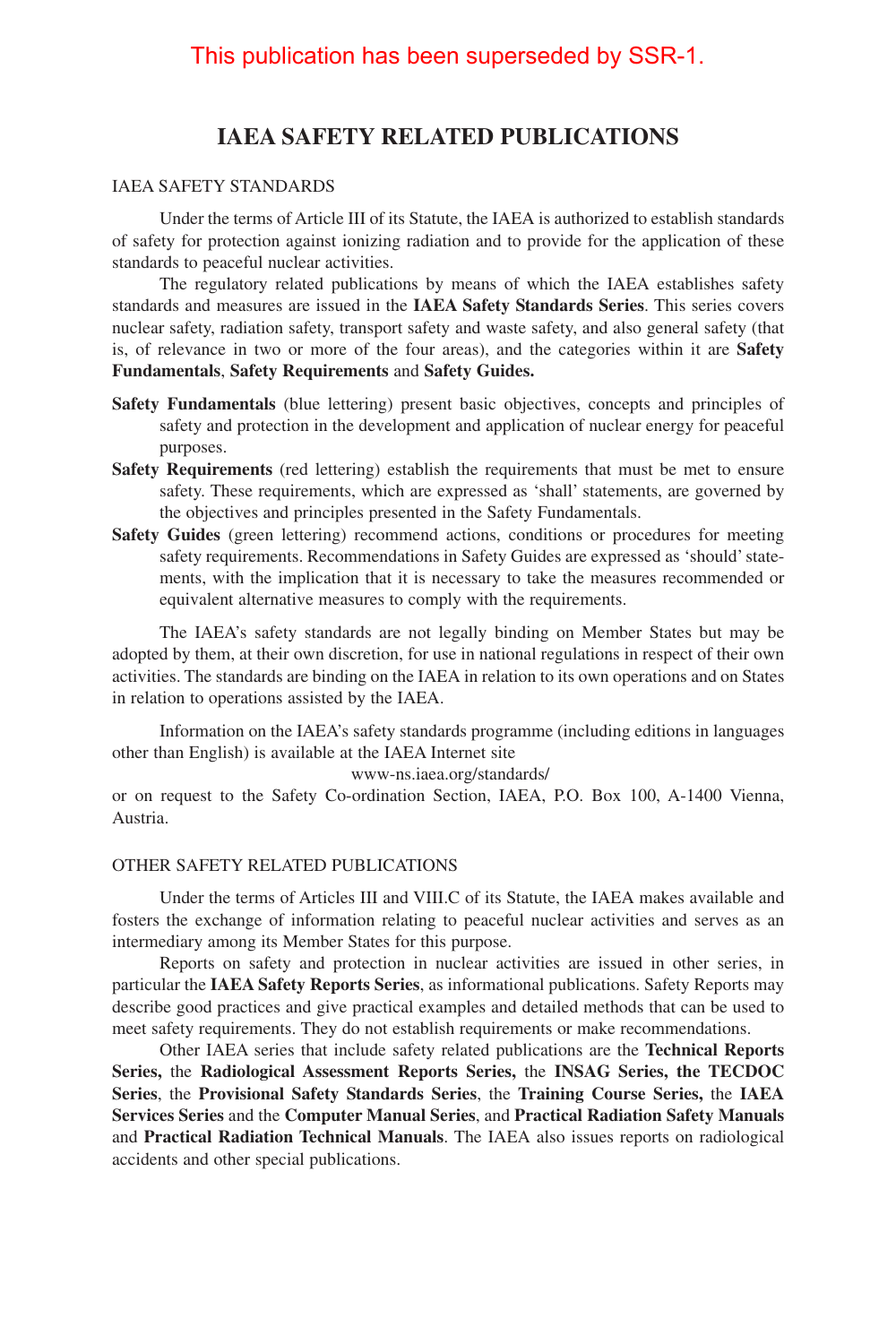## SITE EVALUATION FOR NUCLEAR INSTALLATIONS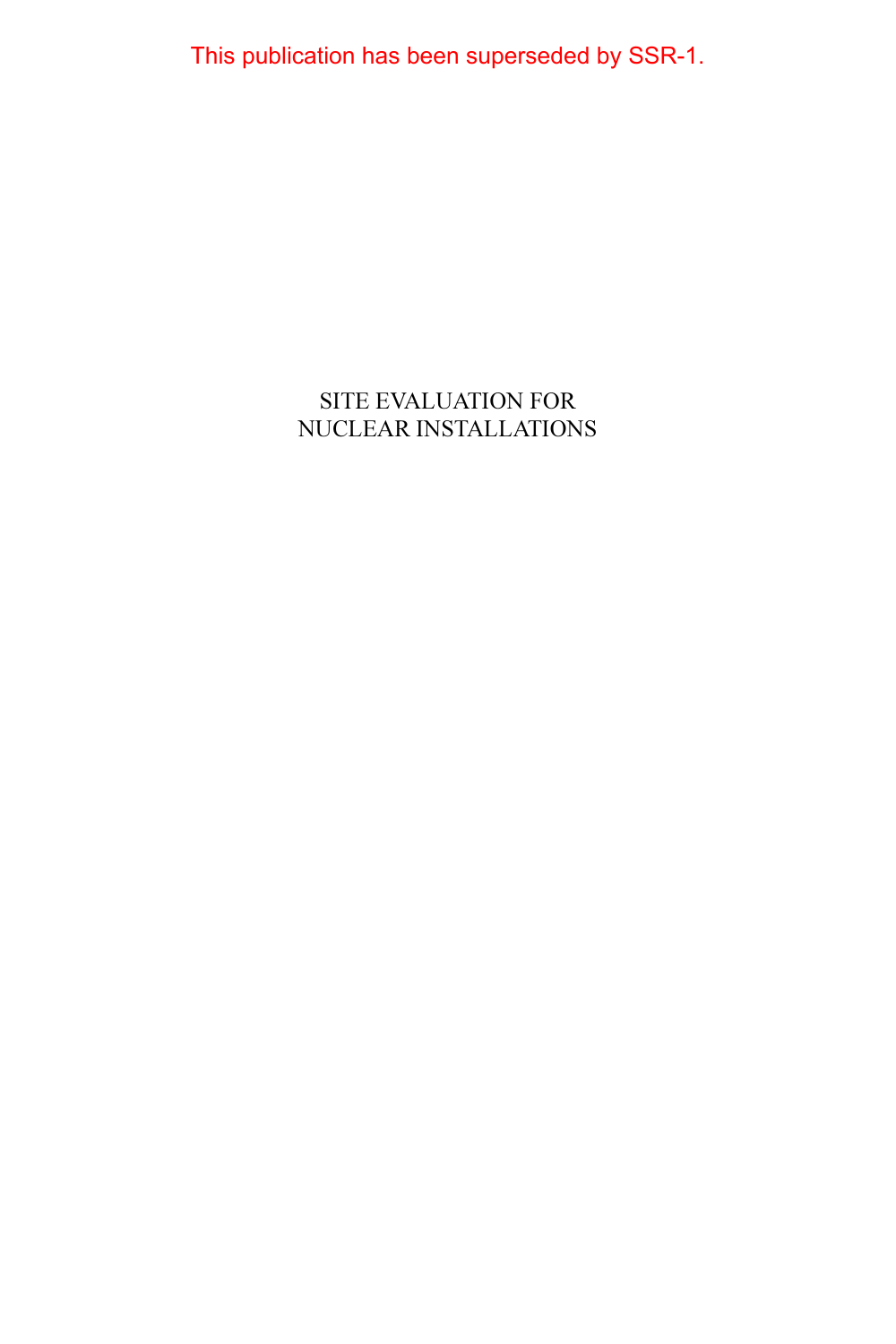The following States are Members of the International Atomic Energy Agency:

AFGHANISTAN ALBANIA ALGERIA ANGOLA ARGENTINA ARMENIA AUSTRALIA AUSTRIA AZERBAIJAN BANGLADESH BELARUS BELGIUM BENIN BOLIVIA BOSNIA AND HERZEGOVINA JAPAN BOTSWANA BRAZIL BULGARIA BURKINA FASO CAMEROON CANADA CENTRAL AFRICAN REPUBLIC CHILE CHINA COLOMBIA COSTA RICA CÔTE D'IVOIRE CROATIA CUBA **CYPRUS** CZECH REPUBLIC DEMOCRATIC REPUBLIC OF THE CONGO DENMARK DOMINICAN REPUBLIC ECUADOR EGYPT EL SALVADOR ERITREA ESTONIA ETHIOPIA FINLAND FRANCE GABON GEORGIA GERMANY GHANA **GREECE** 

GUATEMALA HAITI HOLY SEE HONDURAS HUNGARY ICELAND INDIA INDONESIA IRAN, ISLAMIC REPUBLIC OF IRAQ IRELAND ISRAEL ITALY JAMAICA JORDAN KAZAKHSTAN KENYA KOREA, REPUBLIC OF KUWAIT KYRGYZSTAN LATVIA LEBANON LIBERIA LIBYAN ARAB JAMAHIRIYA LIECHTENSTEIN LITHUANIA LUXEMBOURG MADAGASCAR MALAYSIA MALI MALTA MARSHALL ISLANDS MAURITIUS **MEXICO** MONACO MONGOLIA **MOROCCO** MYANMAR NAMIBIA NETHERLANDS NEW ZEALAND NICARAGUA NIGER NIGERIA NORWAY PAKISTAN PANAMA PARAGUAY

PERU **PHILIPPINES** POLAND PORTUGAL **OATAR** REPUBLIC OF MOLDOVA ROMANIA RUSSIAN FEDERATION SAUDI ARABIA SENEGAL SERBIA AND MONTENEGRO SEYCHELLES SIERRA LEONE SINGAPORE SLOVAKIA SLOVENIA SOUTH AFRICA SPAIN SRI LANKA **SUDAN** SWEDEN SWITZERLAND SYRIAN ARAB REPUBLIC TA **HKISTAN** THAILAND THE FORMER YUGOSLAV REPUBLIC OF MACEDONIA **TUNISIA** TURKEY UGANDA UKRAINE UNITED ARAB EMIRATES UNITED KINGDOM OF GREAT BRITAIN AND NORTHERN IRELAND UNITED REPUBLIC OF TANZANIA UNITED STATES OF AMERICA URUGUAY UZBEKISTAN VENEZUELA VIETNAM YEMEN ZAMBIA ZIMBABWE

The Agency's Statute was approved on 23 October 1956 by the Conference on the Statute of the IAEA held at United Nations Headquarters, New York; it entered into force on 29 July 1957. The Headquarters of the Agency are situated in Vienna. Its principal objective is "to accelerate and enlarge the contribution of atomic energy to peace, health and prosperity throughout the world''.

#### © IAEA, 2003

Permission to reproduce or translate the information contained in this publication may be obtained by writing to the International Atomic Energy Agency, Wagramer Strasse 5, P.O. Box 100, A-1400 Vienna, Austria.

Printed by the IAEA in Austria

November 2003 STI/PUB/1177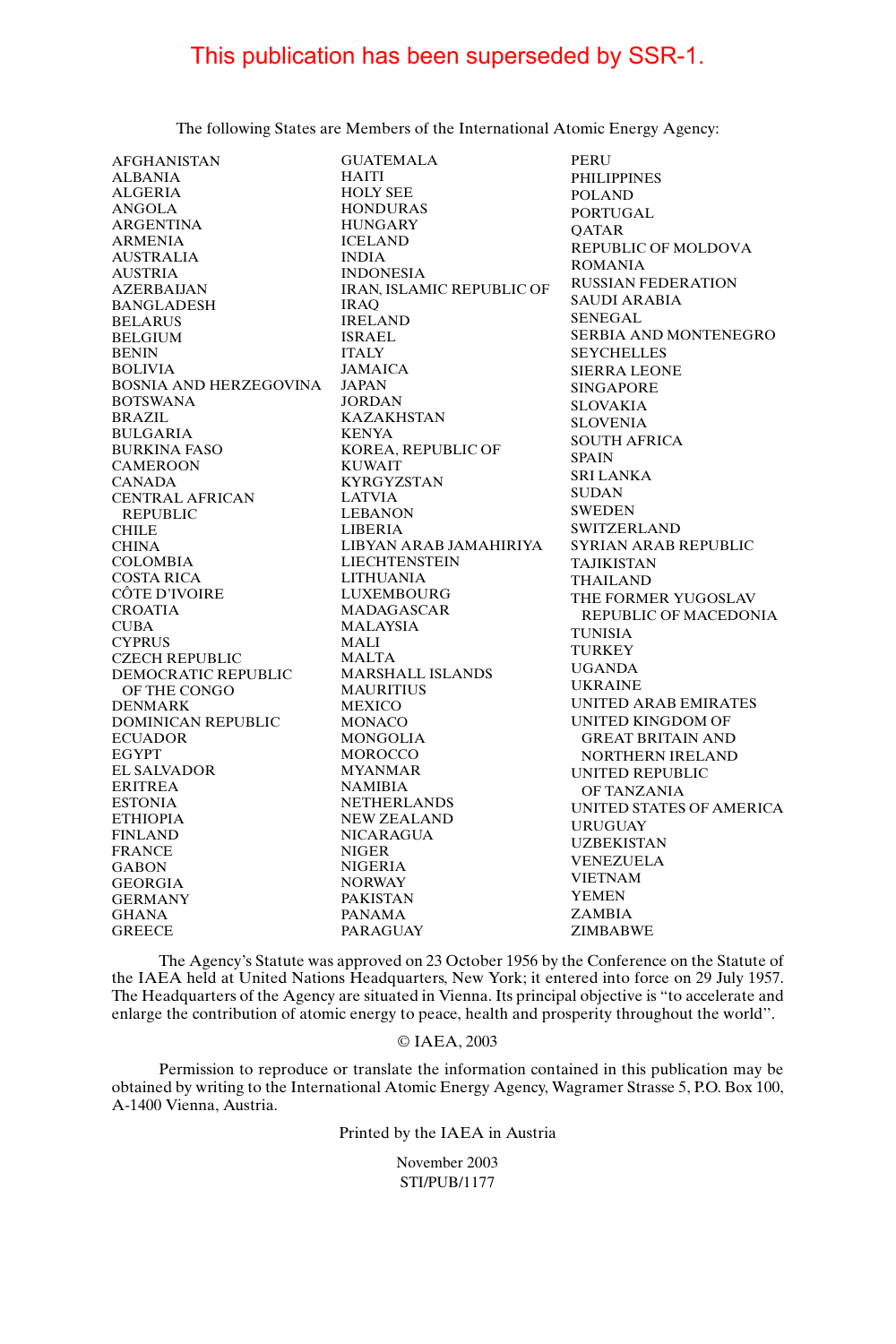SAFETY STANDARDS SERIES No. NS-R-3

## SITE EVALUATION FOR NUCLEAR INSTALLATIONS

SAFETY REQUIREMENTS

INTERNATIONAL ATOMIC ENERGY AGENCY VIENNA, 2003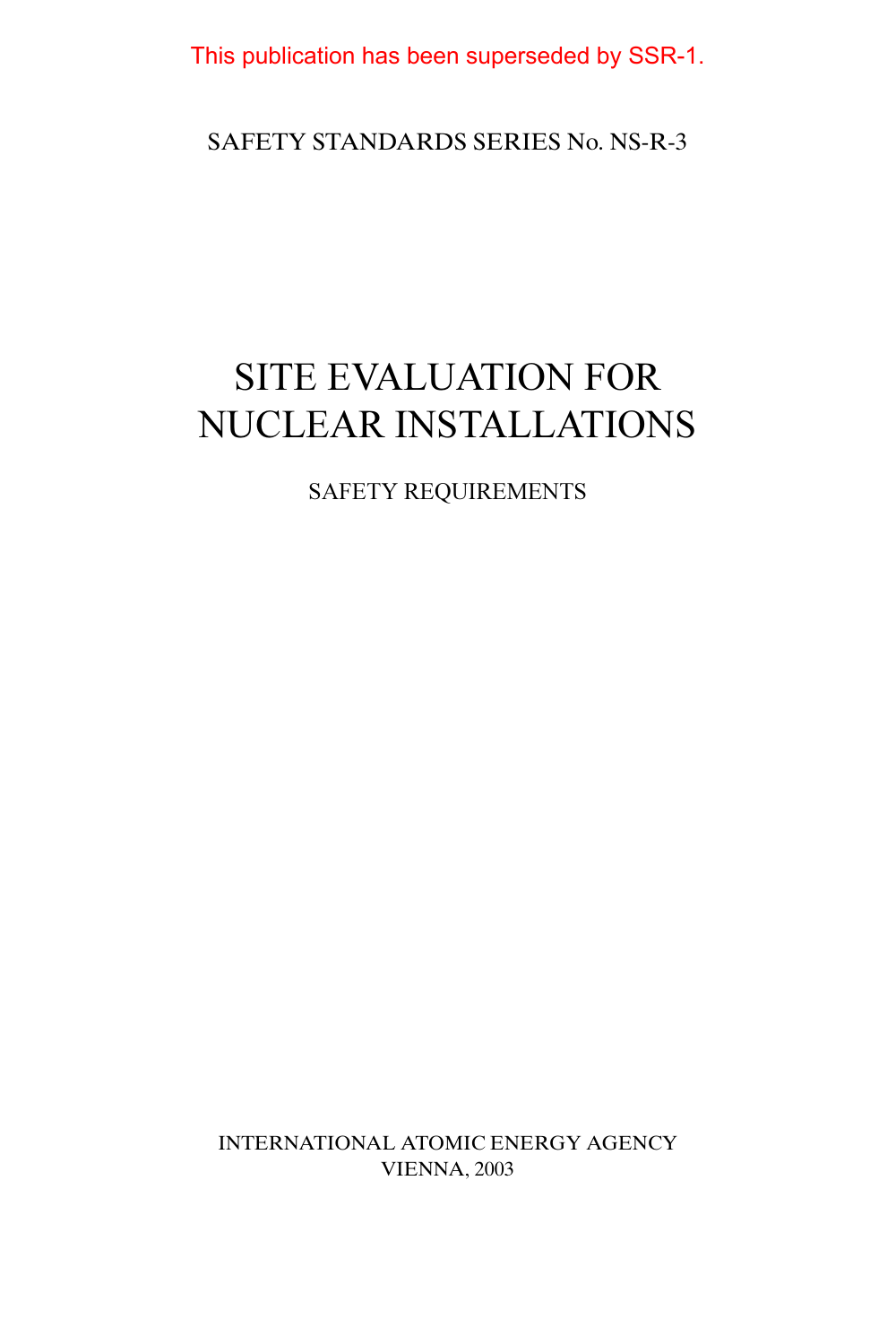#### **IAEA Library Cataloguing in Publication Data**

Site evaluation for nuclear installations : safety Requirements. — Vienna, International Atomic Energy Agency, 2003. p. ; 24 cm. — (Safety standards series, ISSN 1020-525X ; no. NS-R-3) STI/PUB/1177 ISBN 92-0-112403-1 Includes bibliographical references.

1. Nuclear power plants — Natural disaster effects. Nuclear facilities. I. International Atomic Energy Agency. II. Series.

IAEAL 03-00337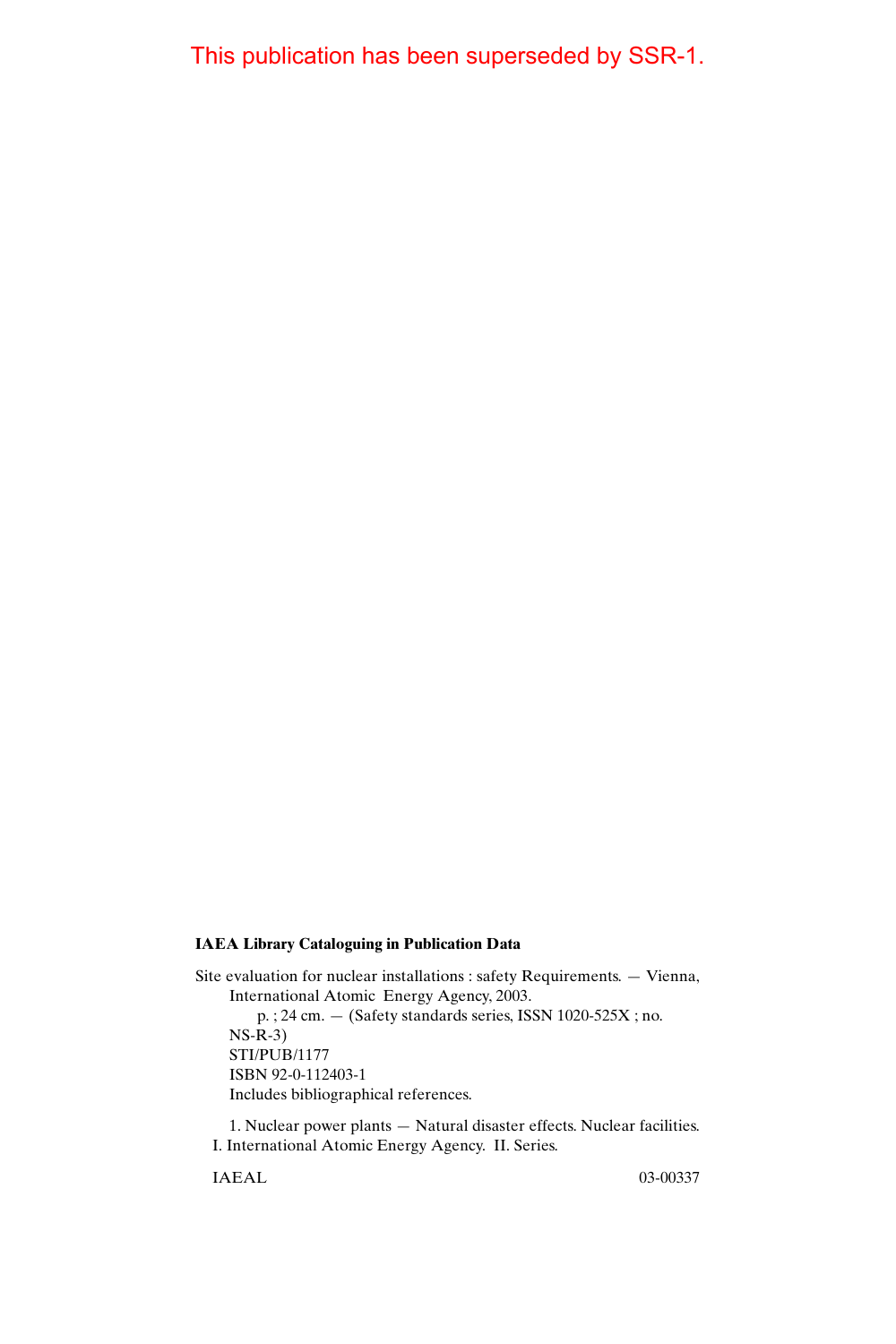#### **FOREWORD**

#### **by Mohamed ElBaradei Director General**

One of the statutory functions of the IAEA is to establish or adopt standards of safety for the protection of health, life and property in the development and application of nuclear energy for peaceful purposes, and to provide for the application of these standards to its own operations as well as to assisted operations and, at the request of the parties, to operations under any bilateral or multilateral arrangement, or, at the request of a State, to any of that State's activities in the field of nuclear energy.

The following bodies oversee the development of safety standards: the Commission on Safety Standards (CSS); the Nuclear Safety Standards Committee (NUSSC); the Radiation Safety Standards Committee (RASSC); the Transport Safety Standards Committee (TRANSSC); and the Waste Safety Standards Committee (WASSC). Member States are widely represented on these committees.

In order to ensure the broadest international consensus, safety standards are also submitted to all Member States for comment before approval by the IAEA Board of Governors (for Safety Fundamentals and Safety Requirements) or, on behalf of the Director General, by the Publications Committee (for Safety Guides).

The IAEA's safety standards are not legally binding on Member States but may be adopted by them, at their own discretion, for use in national regulations in respect of their own activities. The standards are binding on the IAEA in relation to its own operations and on States in relation to operations assisted by the IAEA. Any State wishing to enter into an agreement with the IAEA for its assistance in connection with the siting, design, construction, commissioning, operation or decommissioning of a nuclear facility or any other activities will be required to follow those parts of the safety standards that pertain to the activities to be covered by the agreement. However, it should be recalled that the final decisions and legal responsibilities in any licensing procedures rest with the States.

Although the safety standards establish an essential basis for safety, the incorporation of more detailed requirements, in accordance with national practice, may also be necessary. Moreover, there will generally be special aspects that need to be assessed on a case by case basis.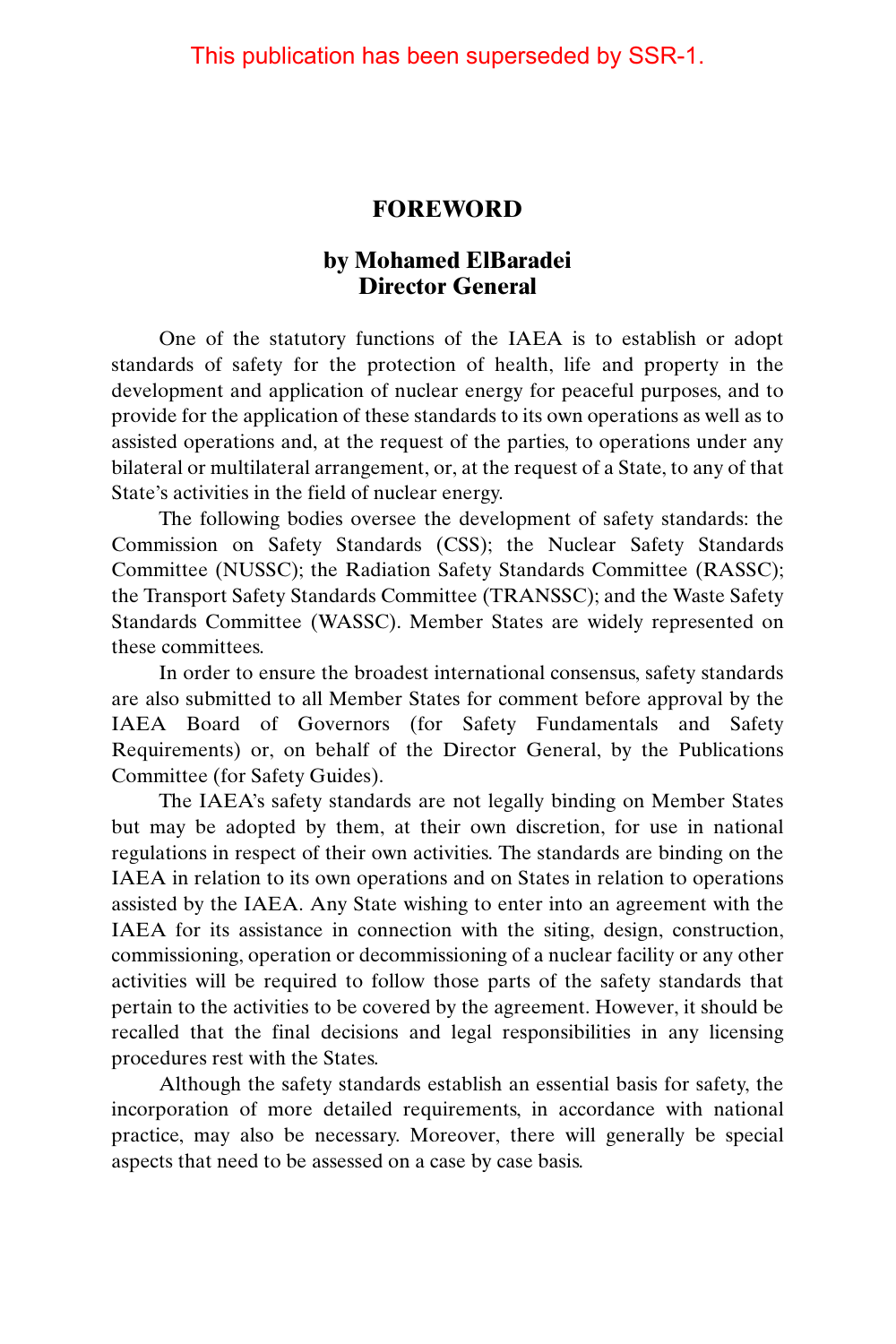The physical protection of fissile and radioactive materials and of nuclear power plants as a whole is mentioned where appropriate but is not treated in detail; obligations of States in this respect should be addressed on the basis of the relevant instruments and publications developed under the auspices of the IAEA. Non-radiological aspects of industrial safety and environmental protection are also not explicitly considered; it is recognized that States should fulfil their international undertakings and obligations in relation to these.

The requirements and recommendations set forth in the IAEA safety standards might not be fully satisfied by some facilities built to earlier standards. Decisions on the way in which the safety standards are applied to such facilities will be taken by individual States.

The attention of States is drawn to the fact that the safety standards of the IAEA, while not legally binding, are developed with the aim of ensuring that the peaceful uses of nuclear energy and of radioactive materials are undertaken in a manner that enables States to meet their obligations under generally accepted principles of international law and rules such as those relating to environmental protection. According to one such general principle, the territory of a State must not be used in such a way as to cause damage in another State. States thus have an obligation of diligence and standard of care.

Civil nuclear activities conducted within the jurisdiction of States are, as any other activities, subject to obligations to which States may subscribe under international conventions, in addition to generally accepted principles of international law. States are expected to adopt within their national legal systems such legislation (including regulations) and other standards and measures as may be necessary to fulfil all of their international obligations effectively.

#### *EDITORIAL NOTE*

*An appendix, when included, is considered to form an integral part of the standard and to have the same status as the main text. Annexes, footnotes and bibliographies, if included, are used to provide additional information or practical examples that might be helpful to the user.*

*The safety standards use the form 'shall' in making statements about requirements, responsibilities and obligations. Use of the form 'should' denotes recommendations of a desired option.*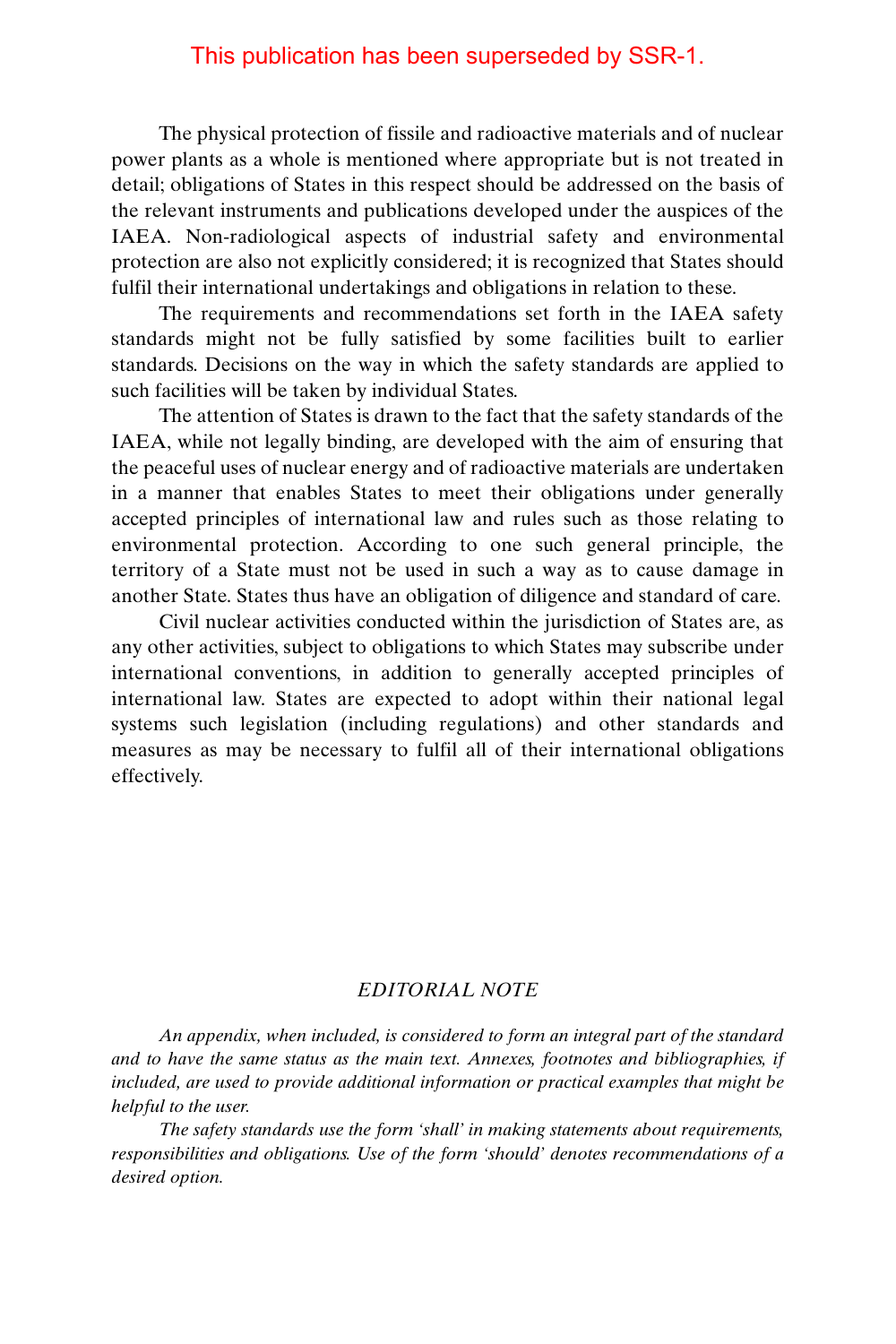## **CONTENTS**

| 1. |                                                                | 1              |
|----|----------------------------------------------------------------|----------------|
|    |                                                                | $\mathbf{1}$   |
|    |                                                                | $\mathbf{1}$   |
|    |                                                                | $\overline{c}$ |
|    |                                                                | $\overline{4}$ |
| 2. | GENERAL REQUIREMENTS                                           | $\overline{4}$ |
|    |                                                                | $\overline{4}$ |
|    |                                                                | 5              |
|    |                                                                | 5              |
|    | Criteria for hazards associated with external natural and      |                |
|    |                                                                | $\overline{7}$ |
|    | Criteria for determining the potential effects of the nuclear  |                |
|    |                                                                | 8              |
|    | Criteria derived from considerations of population and         |                |
|    |                                                                | 9              |
| 3. | SPECIFIC REQUIREMENTS FOR EVALUATION                           |                |
|    | OF EXTERNAL EVENTS                                             | 10             |
|    |                                                                | 10             |
|    |                                                                | 10             |
|    |                                                                | 10             |
|    |                                                                | 11             |
|    | Extreme values of meteorological phenomena (3.9–3.10)          | 11             |
|    |                                                                | 12             |
|    |                                                                | 13             |
|    | Floods due to precipitation and other causes $(3.18-3.23)$     | 13             |
|    | Water waves induced by earthquakes or other geological         |                |
|    |                                                                | 13             |
|    | Floods and waves caused by failure of water control            |                |
|    |                                                                | 14             |
|    |                                                                | 15             |
|    |                                                                | 15             |
|    | Collapse, subsidence or uplift of the site surface (3.35–3.37) | 15             |
|    |                                                                | 16             |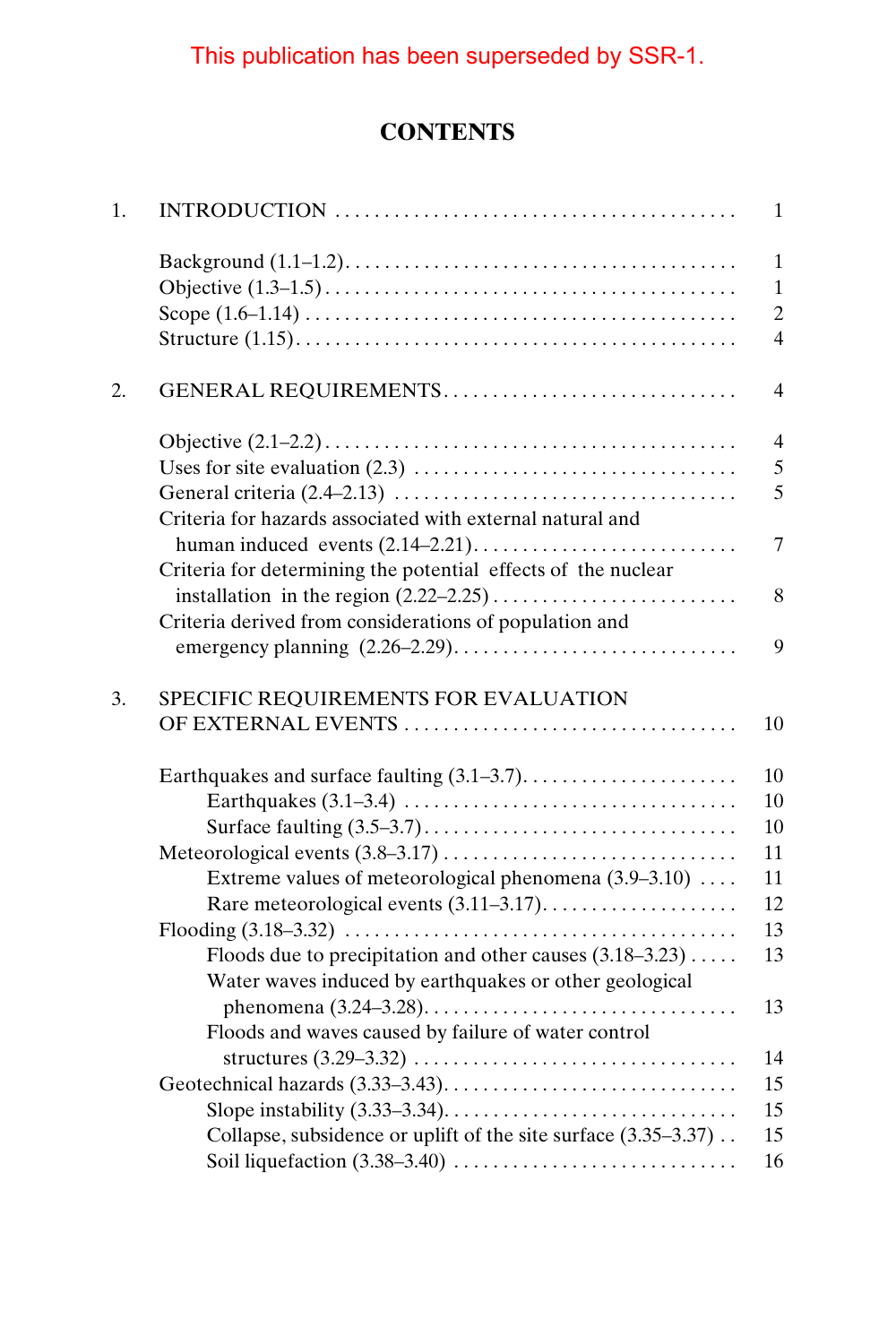| Behaviour of foundation materials (3.41–3.43).             | 16 |  |
|------------------------------------------------------------|----|--|
|                                                            | 16 |  |
|                                                            | 16 |  |
|                                                            | 17 |  |
| Other important human induced events (3.51).               | 17 |  |
|                                                            | 18 |  |
| SITE CHARACTERISTICS AND THE POTENTIAL EFFECTS<br>4.       |    |  |
| OF THE NUCLEAR INSTALLATION IN THE REGION                  | 19 |  |
| Atmospheric dispersion of radioactive material $(4.1-4.3)$ | 19 |  |
| Dispersion of radioactive material through surface water   |    |  |
|                                                            | 19 |  |
| Dispersion of radioactive material through groundwater     |    |  |
|                                                            | 20 |  |
|                                                            | 20 |  |
|                                                            | 21 |  |
|                                                            | 21 |  |
| 5.                                                         | 21 |  |
| 6.                                                         | 22 |  |
|                                                            | 23 |  |
|                                                            |    |  |
| CONTRIBUTORS TO DRAFTING AND REVIEW                        |    |  |
| BODIES FOR THE ENDORSEMENT OF SAFETY STANDARDS             | 26 |  |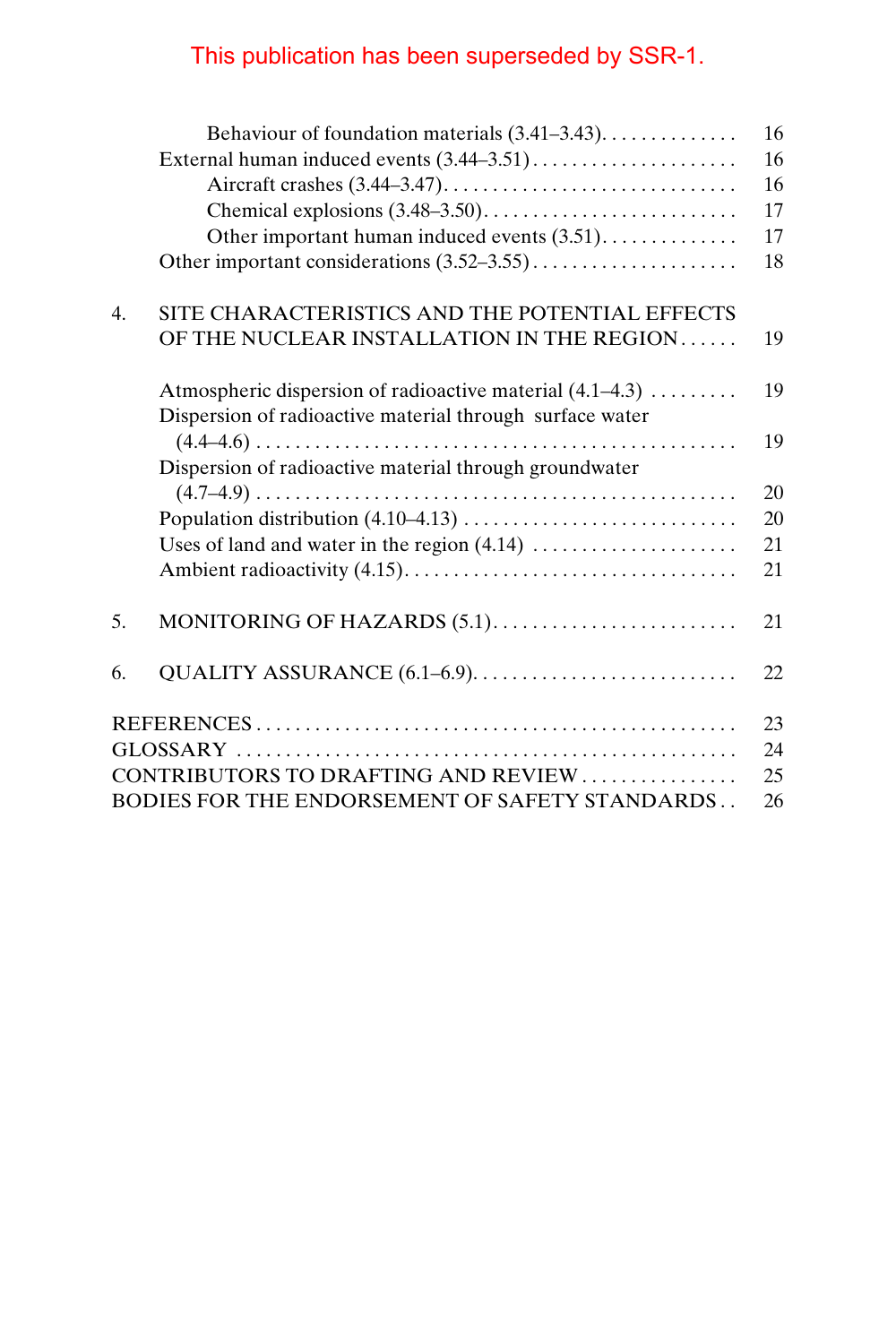## **1. INTRODUCTION**

#### BACKGROUND

1.1. This Safety Requirements publication supersedes the Code on the Safety of Nuclear Power Plants: Siting, which was issued in 1988 as Safety Series No. 50-C-S (Rev. 1). It takes account of developments relating to site evaluations for nuclear installations since the Code on Siting was last revised. These developments include the issuing of the Safety Fundamentals publication on The Safety of Nuclear Installations [1], and the revision of various safety standards and other publications relating to safety. Requirements for site evaluation are intended to ensure adequate protection of site personnel, the public and the environment from the effects of ionizing radiation arising from nuclear installations. It is recognized that there are steady advances in technology and scientific knowledge, in nuclear safety and in what is considered adequate protection. Safety requirements change with these advances and this publication reflects the present consensus among States.

1.2. This Safety Requirements publication was prepared under the IAEA programme on safety standards for nuclear installations. It establishes requirements and provides criteria for ensuring safety in site evaluation for nuclear installations. The Safety Guides on site evaluation listed in the references provide recommendations on how to meet the requirements established in this Safety Requirements publication.

#### OBJECTIVE

1.3. The objective of this publication is to establish the requirements for the elements of a site evaluation for a nuclear installation so as to characterize fully the site specific conditions pertinent to the safety of a nuclear installation.

1.4. The purpose is to establish requirements for criteria, to be applied as appropriate to site and site–installation interaction in operational states and accident conditions, including those that could lead to emergency measures for:

(a) Defining the extent of information on a proposed site to be presented by the applicant;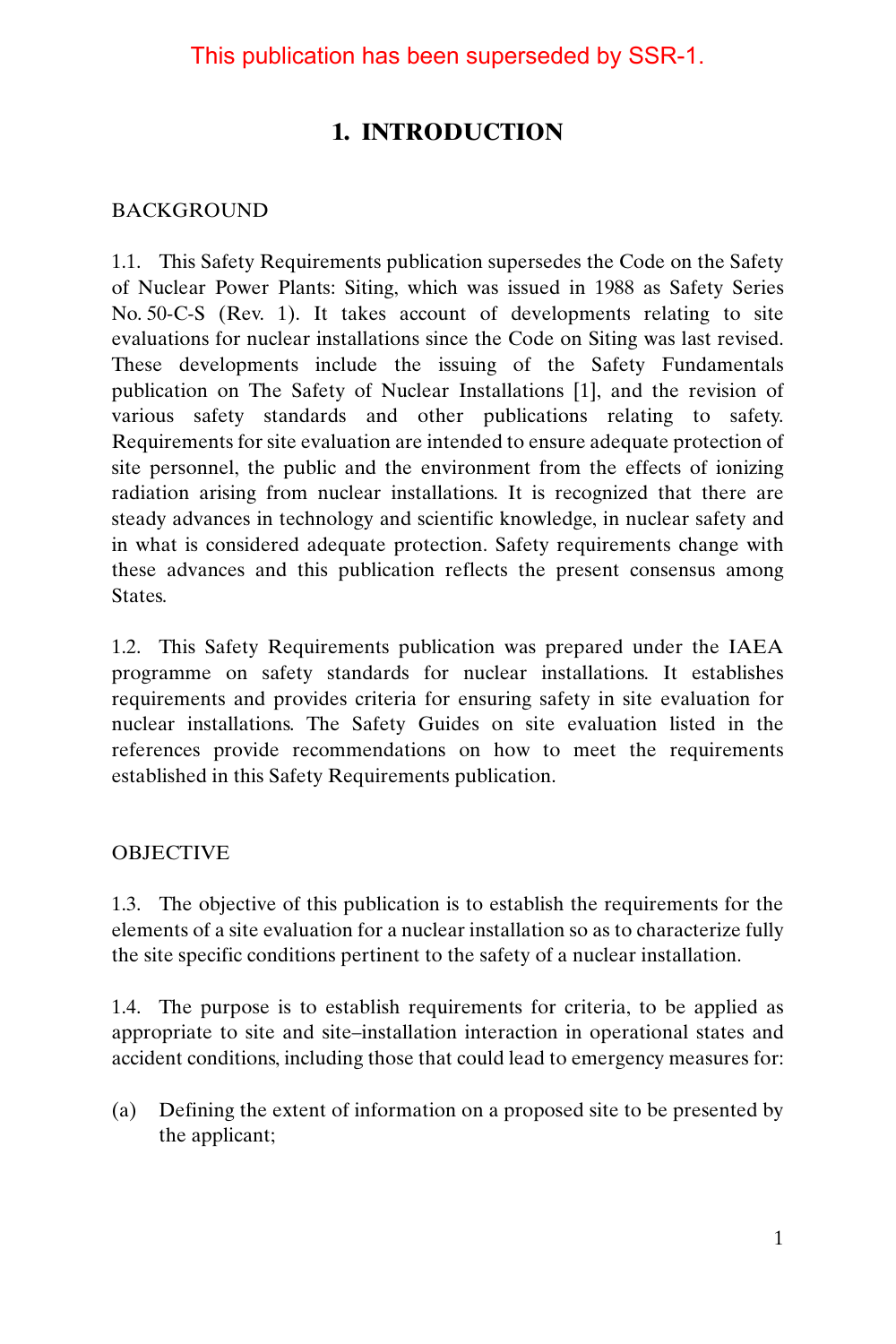- (b) Evaluating a proposed site to ensure that the site related phenomena and characteristics are adequately taken into account;
- (c) Analysing the characteristics of the population of the region and the capability of implementing emergency plans over the projected lifetime of the plant;
- (d) Defining site related hazards.

1.5. This publication does not specifically address underground or offshore installations.

#### SCOPE

1.6. The scope of this publication encompasses site related factors and site– installation interaction factors relating to plant operational states and accident conditions, including those that could lead to emergency measures, and natural and human induced events external to the installation that are important to safety. The external human induced events considered in this Safety Requirements publication are all of accidental origin. Considerations relating to the physical protection of the installation against wilful actions by third parties are outside its scope.

1.7. The phrase 'external to the installation' is intended to include more than the external zone (see the Glossary). In addition to the area immediately surrounding the site, the site area itself may contain objects that pose a hazard to the installation, such as an oil storage tank for diesel generators or another reactor on a multiunit site.

1.8. The siting process for a nuclear installation generally consists of an investigation of a large region to select one or more candidate sites (site survey)<sup>1</sup>, followed by a detailed evaluation of those candidate sites. This publication is primarily concerned with the latter stage.

1.9. Previous safety standards on this subject related to land based, stationary thermal neutron power plants. This Safety Requirements publication has been extended to cover a more comprehensive range of nuclear installations: land based, stationary nuclear power plants and research reactors, as well as nuclear

<sup>&</sup>lt;sup>1</sup> Site survey is the process that is used to identify preferred candidate sites for nuclear installations on the basis of safety and other considerations.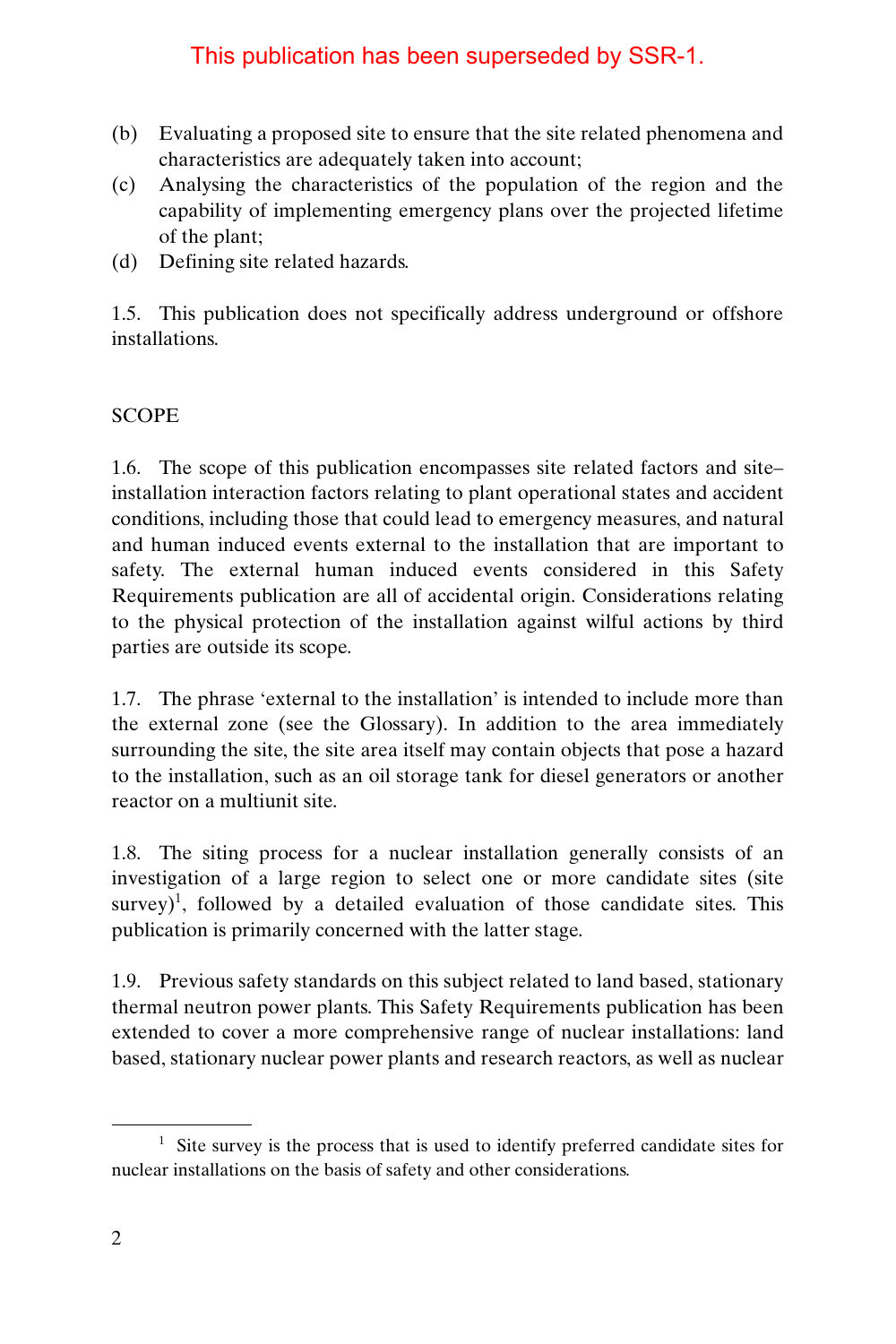fuel cycle facilities, including but not limited to enrichment plants, processing plants, independent spent fuel storage facilities and reprocessing plants. In some instances in this publication a requirement is stated to apply to nuclear power plants. In these cases, the requirements are most appropriate for nuclear power plants, but they may also apply to other nuclear installations.

1.10. The level of detail needed in an evaluation to meet the requirements established in this publication will vary according to the type of installation being sited. Nuclear power plants will generally require the highest level of detail. Depending on the level of risk posed by the installation, less detail and smaller areas of coverage may be necessary to comply with the requirements established in this publication.

1.11. This publication is concerned with the evaluation of those site related factors that have to be taken into account to ensure that the site–installation combination does not constitute an unacceptable risk to individuals, the population or the environment over the lifetime of the installation. The evaluation of the non-radiological impacts of a nuclear installation is not considered.

1.12. As used in this publication, the term 'risk' refers to the product derived from the multiplication of the probability of a particular event that results in the release of radioactive material by a parameter corresponding to the radiological consequences of this event. In concept, a comprehensive risk analysis includes all the sequential steps of analysing all the initiating events, following for each initiating event all the possible sequences of subsequent events, associating a probability value with each of these sequences and ending with the consequences for individuals, the population and the environment. In some States, it is an established practice to utilize parts of such a risk analysis and to define probabilistic requirements to supplement traditional deterministic analysis and engineering judgement.

1.13. This publication is concerned mainly with severe events of low probability that relate to the siting of nuclear installations and that have to be considered in designing a particular nuclear installation. If events of lesser severity but higher probability make a significant contribution to the overall risk, they should also be considered in the design of the nuclear installation.

1.14. The scope of the investigation for the site of a nuclear installation covers the entire process of the site evaluation — the selection, assessment, pre-operational and operational stages. The requirements established in this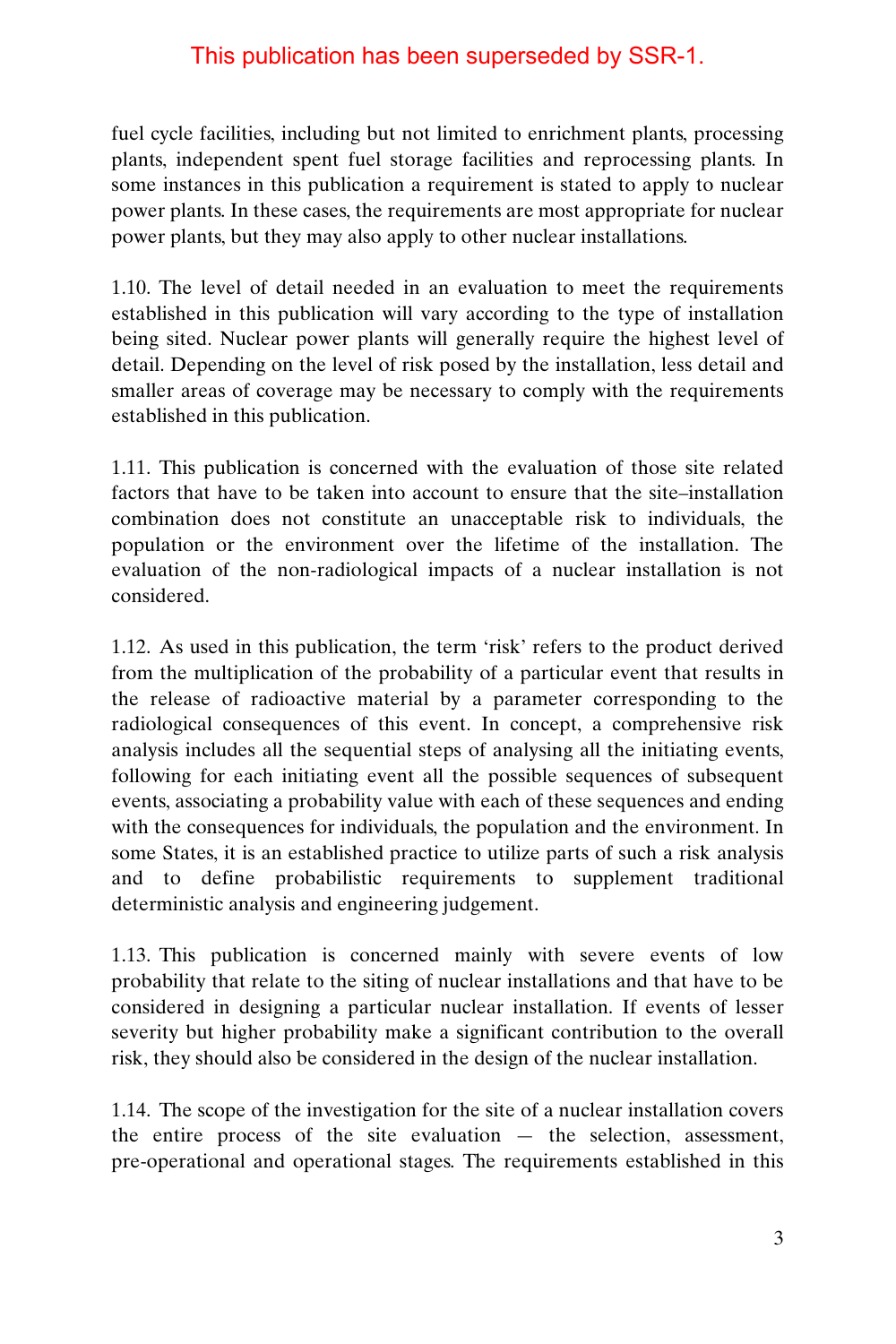publication do not apply to the site selection stage, for which a different series of criteria may be used. These may include criteria that have little direct relevance to safety, such as the distance to the planned consumers of the power to be generated.

#### **STRUCTURE**

1.15. This Safety Requirements publication follows the relationship between principles and objectives of safety, and establishes safety requirements and criteria. Section 2 provides the general safety criteria for site related evaluation of external natural and human induced hazards to the nuclear installation. It also establishes requirements relating to the effects of the installation on the region and matters relating to population and emergency planning. Section 3 establishes specific requirements for the characterization of hazards for natural and human induced events. Section 4 establishes specific requirements for site related evaluation of the effects of the installation on the regional environment, the atmosphere, the hydrosphere and biosphere, and the population. Section 5 establishes the requirements for continuous monitoring of natural and human induced hazards throughout the lifetime of the installation. Section 6 establishes requirements for a quality assurance programme for site evaluation.

## **2. GENERAL REQUIREMENTS**

#### OBJECTIVE

2.1. The main objective in site evaluation for nuclear installations in terms of nuclear safety is to protect the public and the environment from the radiological consequences of radioactive releases due to accidents. Releases due to normal operation should also be considered. In the evaluation of the suitability of a site for a nuclear installation, the following aspects shall be considered:

(a) The effects of external events occurring in the region of the particular site (these events could be of natural origin or human induced);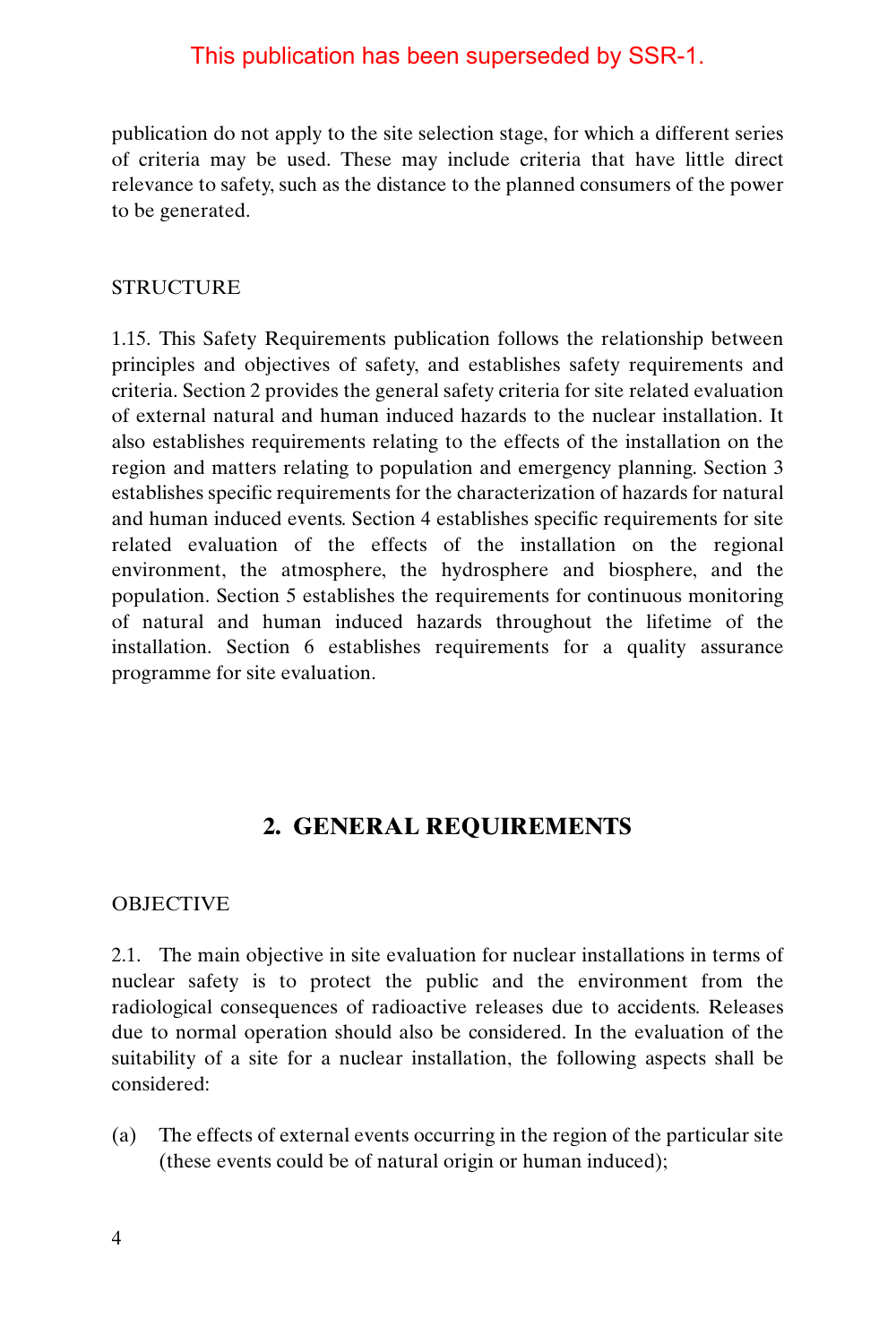- (b) The characteristics of the site and its environment that could influence the transfer to persons and the environment of radioactive material that has been released;
- (c) The population density and population distribution and other characteristics of the external zone in so far as they may affect the possibility of implementing emergency measures and the need to evaluate the risks to individuals and the population.

2.2. If the site evaluation for the three aspects cited indicates that the site is unacceptable and the deficiencies cannot be compensated for by means of design features, measures for site protection or administrative procedures, the site shall be deemed unsuitable.

#### USES FOR SITE EVALUATION

2.3. In addition to providing the technical basis for the safety analysis report to be submitted to the nuclear regulatory body, the technical information obtained for use in complying with these safety requirements will also be useful in fulfilling the requirements for the environmental impact assessment for radiological hazards.

#### GENERAL CRITERIA

2.4. Site characteristics that may affect the safety of the nuclear installation shall be investigated and assessed. Characteristics of the natural environment in the region that may be affected by potential radiological impacts in operational states and accident conditions shall be investigated. All these characteristics shall be observed and monitored throughout the lifetime of the installation.

2.5. Proposed sites for nuclear installations shall be examined with regard to the frequency and severity of external natural and human induced events and phenomena that could affect the safety of the installation.

2.6. The foreseeable evolution of natural and human made factors in the region that may have a bearing on safety shall be evaluated for a time period that encompasses the projected lifetime of the nuclear installation. These factors, particularly population growth and population distribution, shall be monitored over the lifetime of the nuclear installation. If necessary,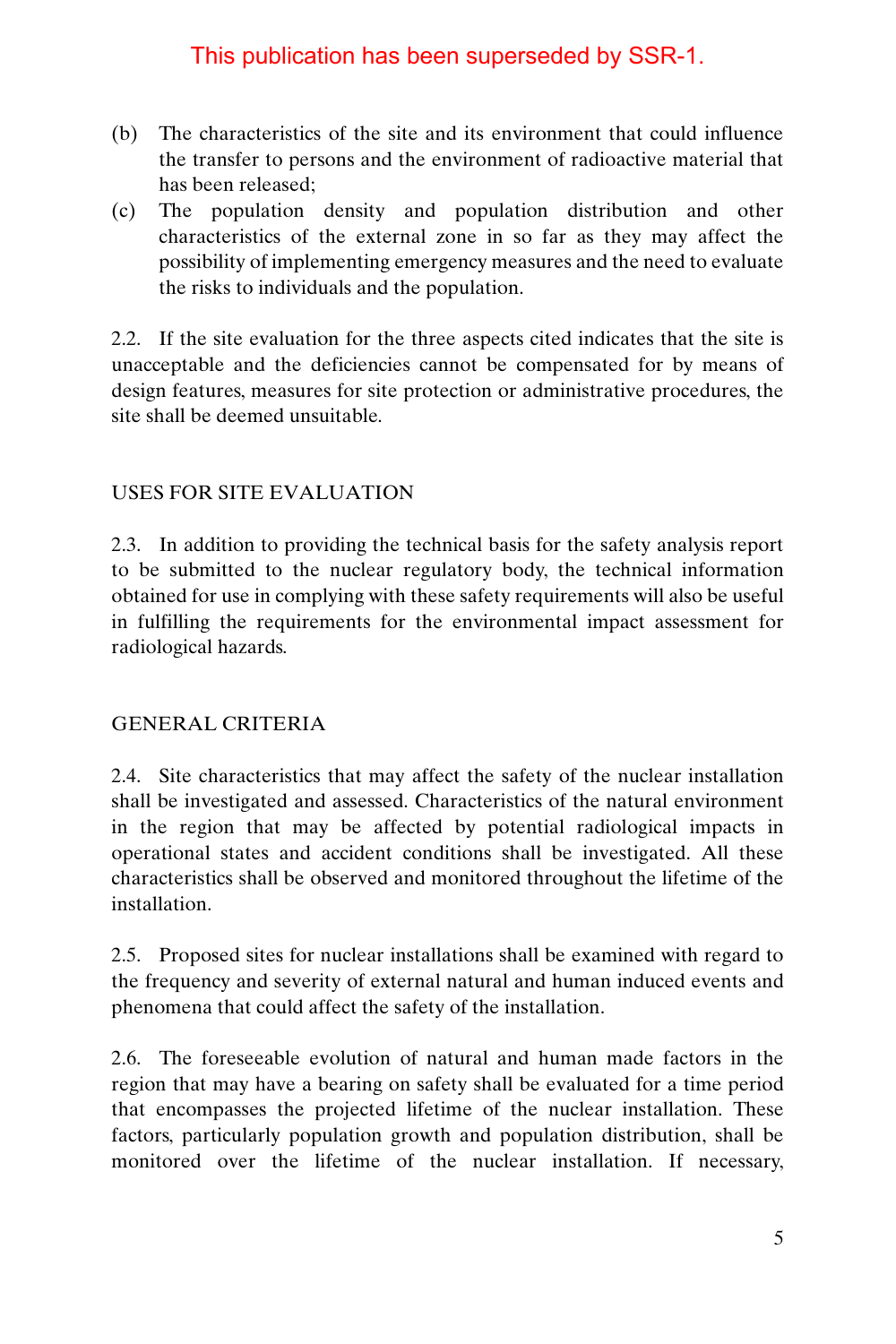appropriate measures shall be taken to ensure that the overall risk remains acceptably low. There are three means available to ensure that risks are acceptably low: design features, measures for site protection (e.g. dykes for flood control) and administrative procedures. Design features and protective measures are the preferred means of ensuring that risks are kept acceptably low.

2.7. The hazards associated with external events that are to be considered in the design of the nuclear installation shall be determined. For an external event (or a combination of events) the parameters and the values of those parameters that are used to characterize the hazards should be chosen so that they can be used easily in the design of the installation.

2.8. In the derivation of the hazards associated with external events, consideration should be given to the effects of the combination of these hazards with the ambient conditions (e.g. hydrological, hydrogeological and meteorological conditions).

2.9. In the analysis to determine the suitability of the site, consideration shall be given to additional matters relating to safety such as the storage and transport of input and output materials (uranium ore,  $UF_6$ ,  $UO_2$ , etc.), fresh and spent fuel and radioactive wastes.

2.10. The possible non-radiological impact of the installation, due to chemical or thermal releases, and the potential for explosion and the dispersion of chemical products shall be taken into account in the site evaluation process.

2.11. The potential for interactions between nuclear and non-nuclear effluents, such as the combination of heat or chemicals with radioactive material in liquid effluents, should be considered.

2.12. For each proposed site the potential radiological impacts in operational states and in accident conditions on people in the region, including impacts that could lead to emergency measures, shall be evaluated with due consideration of the relevant factors, including population distribution, dietary habits, use of land and water, and the radiological impacts of any other releases of radioactive material in the region.

2.13. For nuclear power plants, the total nuclear capacity to be installed on the site should be determined as far as possible at the first stages of the siting process. If it is proposed that the installed nuclear capacity be significantly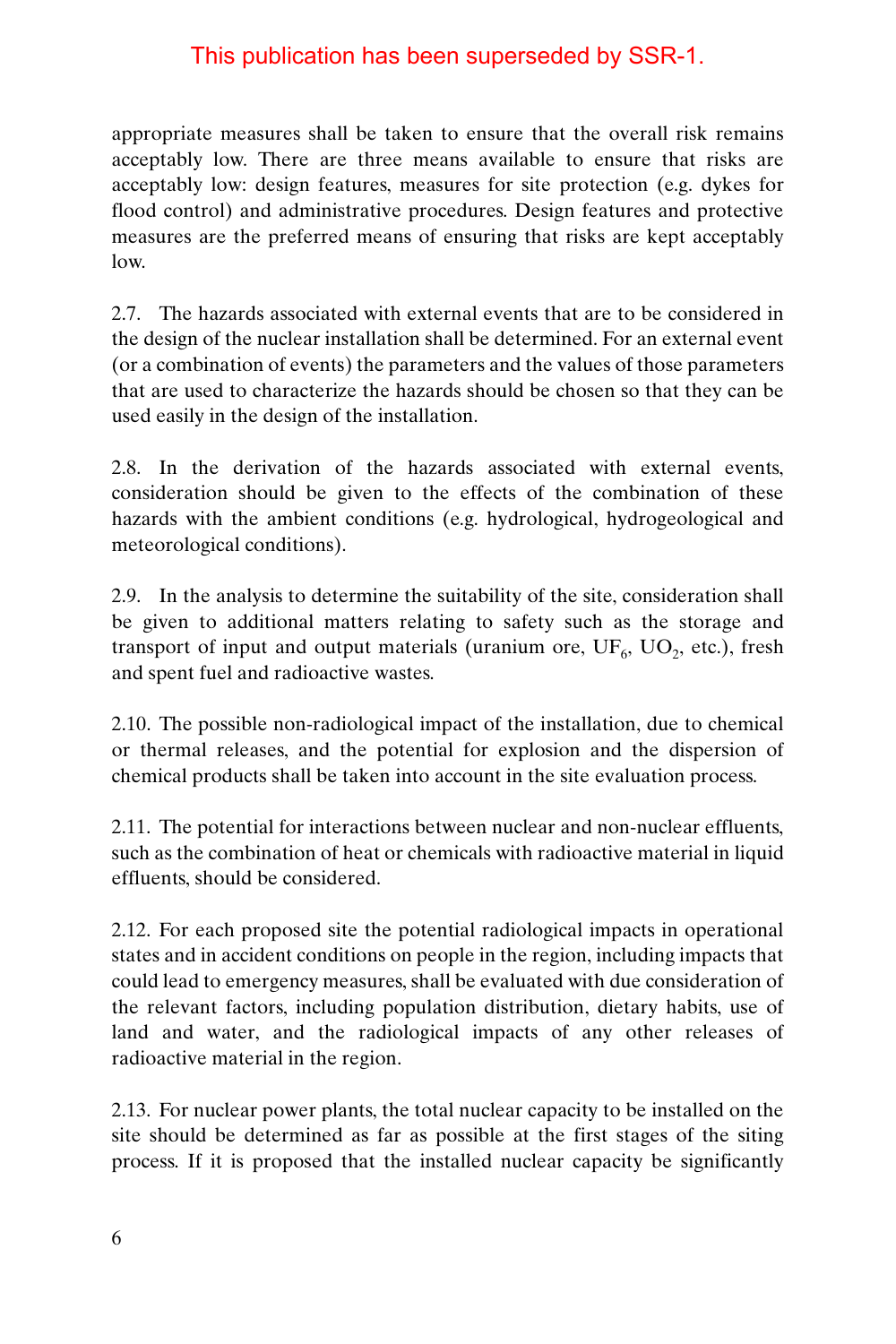increased to a level greater than that previously determined to be acceptable, the suitability of the site shall be re-evaluated, as appropriate.

#### CRITERIA FOR HAZARDS ASSOCIATED WITH EXTERNAL NATURAL AND HUMAN INDUCED EVENTS

2.14. Proposed sites shall be adequately investigated with regard to all the site characteristics that could be significant to safety in external natural and human induced events.

2.15. Possible natural phenomena and human induced situations and activities in the region of a proposed site shall be identified and evaluated according to their significance for the safe operation of the nuclear installation. This evaluation should be used to identify the important natural phenomena or human induced situations and activities in association with which potential hazards are to be investigated.

2.16. Foreseeable significant changes in land use shall be considered, such as the expansion of existing installations and human activities or the construction of high risk installations.

2.17. Prehistorical, historical and instrumentally recorded information and records, as applicable, of the occurrences and severity of important natural phenomena or human induced situations and activities shall be collected for the region and shall be carefully analysed for reliability, accuracy and completeness.

2.18. Appropriate methods shall be adopted for establishing the hazards that are associated with major external phenomena. The methods shall be justified in terms of being up to date and compatible with the characteristics of the region. Special consideration should be given to applicable probabilistic methodologies. It should be noted that probabilistic hazard curves are generally needed to conduct probabilistic safety assessments for external events.

2.19. The size of the region to which a method for establishing the hazards associated with major external phenomena is to be applied shall be large enough to include all the features and areas that could be of significance in the determination of the natural and human induced phenomena under consideration and for the characteristics of the event.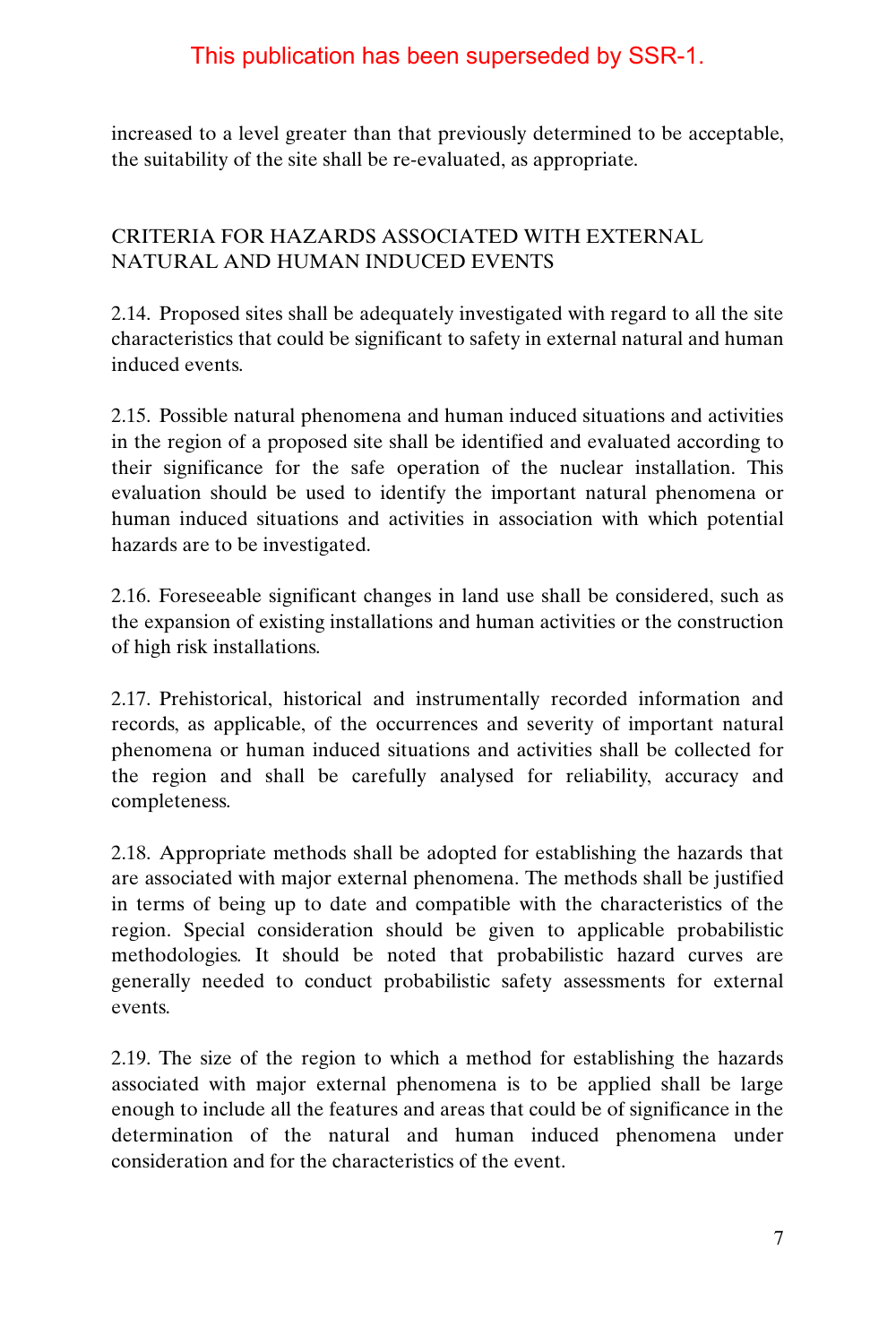2.20. Major natural and human induced phenomena shall be expressed in terms that can be used as input for deriving the hazards associated with the nuclear installation; that is, appropriate parameters for describing the hazard should be selected or developed.

2.21. In the determination of hazards, site specific data shall be used, unless such data are unobtainable. In this case, data from other regions that are sufficiently relevant to the region of interest may be used in the determination of hazards. Appropriate and acceptable simulation techniques may also be used. In general, data obtained for similar regions and simulation techniques may also be used to augment the site specific data.

#### CRITERIA FOR DETERMINING THE POTENTIAL EFFECTS OF THE NUCLEAR INSTALLATION IN THE REGION

2.22. In the evaluation of a site to determine its potential radiological impact on the region for operational states and accident conditions that could lead to emergency measures, appropriate estimates shall be made of expected or potential releases of radioactive material, with account taken of the design of the installation and its safety features. These estimates shall be confirmed when the design and its safety features have been confirmed.

2.23. The direct and indirect pathways by which radioactive material released from the nuclear installation could potentially reach and affect people and the environment shall be identified and evaluated; in such an evaluation specific regional and site characteristics shall be taken into account, with special attention paid to the function of the biosphere in the accumulation and transport of radionuclides.

2.24. The site and the design for the nuclear installation shall be examined in conjunction to ensure that the radiological risk to the public and the environment associated with radioactive releases is acceptably low.

2.25. The design of the installation shall be such as to compensate for any unacceptable potential effects of the nuclear installation on the region, or otherwise the site shall be deemed unsuitable.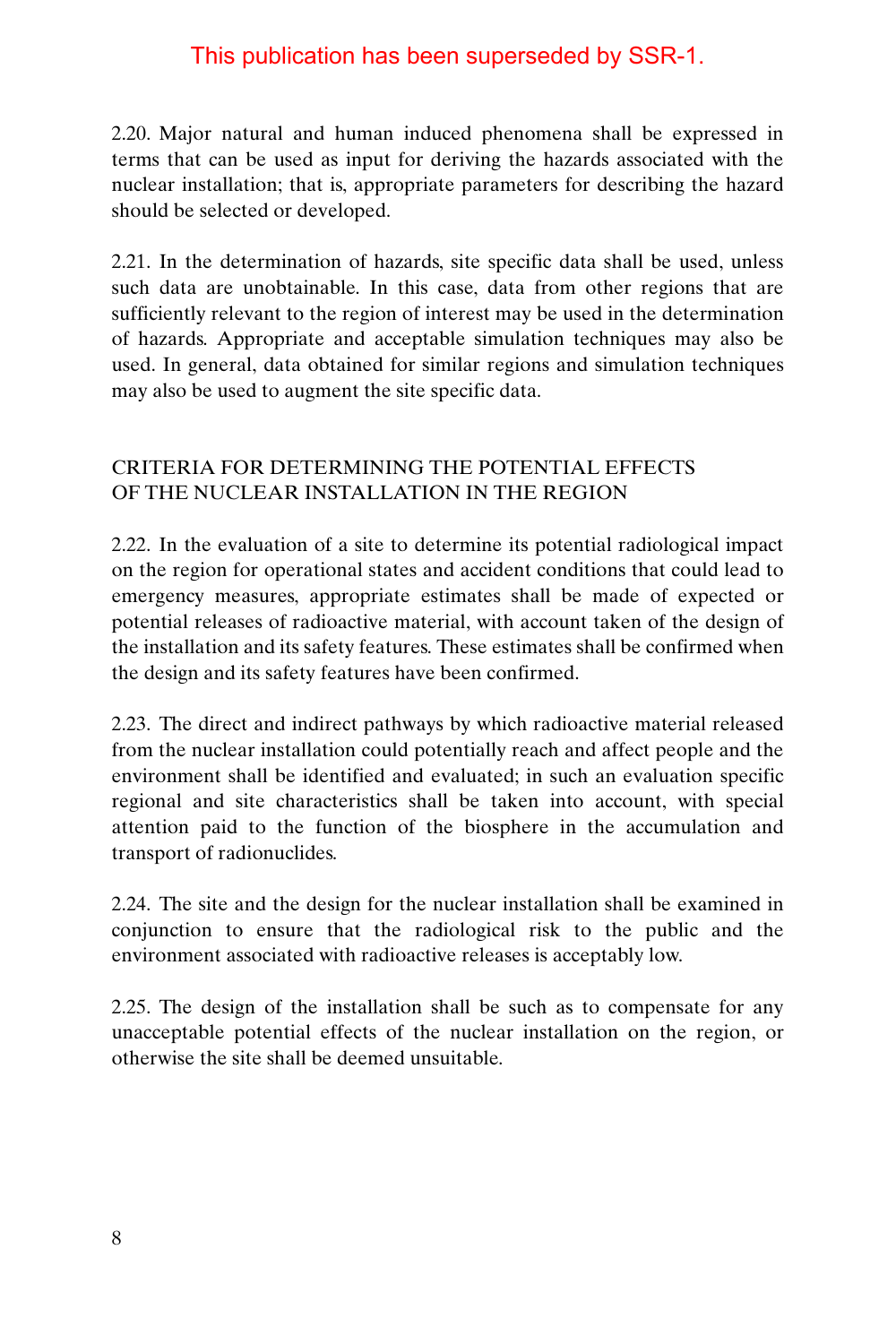#### CRITERIA DERIVED FROM CONSIDERATIONS OF POPULATION AND EMERGENCY PLANNING

2.26. The proposed region shall be studied to evaluate the present and foreseeable future characteristics and the distribution of the population of the region. Such a study shall include the evaluation of present and future uses of land and water in the region and account shall be taken of any special characteristics that may affect the potential consequences of radioactive releases for individuals and the population as a whole.

2.27. In relation to the characteristics and distribution of the population, the combined effects of the site and the installation shall be such that:

- (a) For operational states of the installation the radiological exposure of the population remains as low as reasonably achievable and in any case is in compliance with national requirements, with account taken of international recommendations;
- (b) The radiological risk to the population associated with accident conditions, including those that could lead to emergency measures being taken, is acceptably low.

2.28. If, after thorough evaluation, it is shown that no appropriate measures can be developed to meet the above mentioned requirements, the site shall be deemed unsuitable for the location of a nuclear installation of the type proposed.

2.29. The external zone for a proposed site shall be established with account taken of the potential for radiological consequences for people and the feasibility of implementing emergency plans, and of any external events or phenomena that may hinder their implementation. Before construction of the plant is started, it shall be confirmed that there will be no insurmountable difficulties in establishing an emergency plan for the external zone before the start of operation of the plant.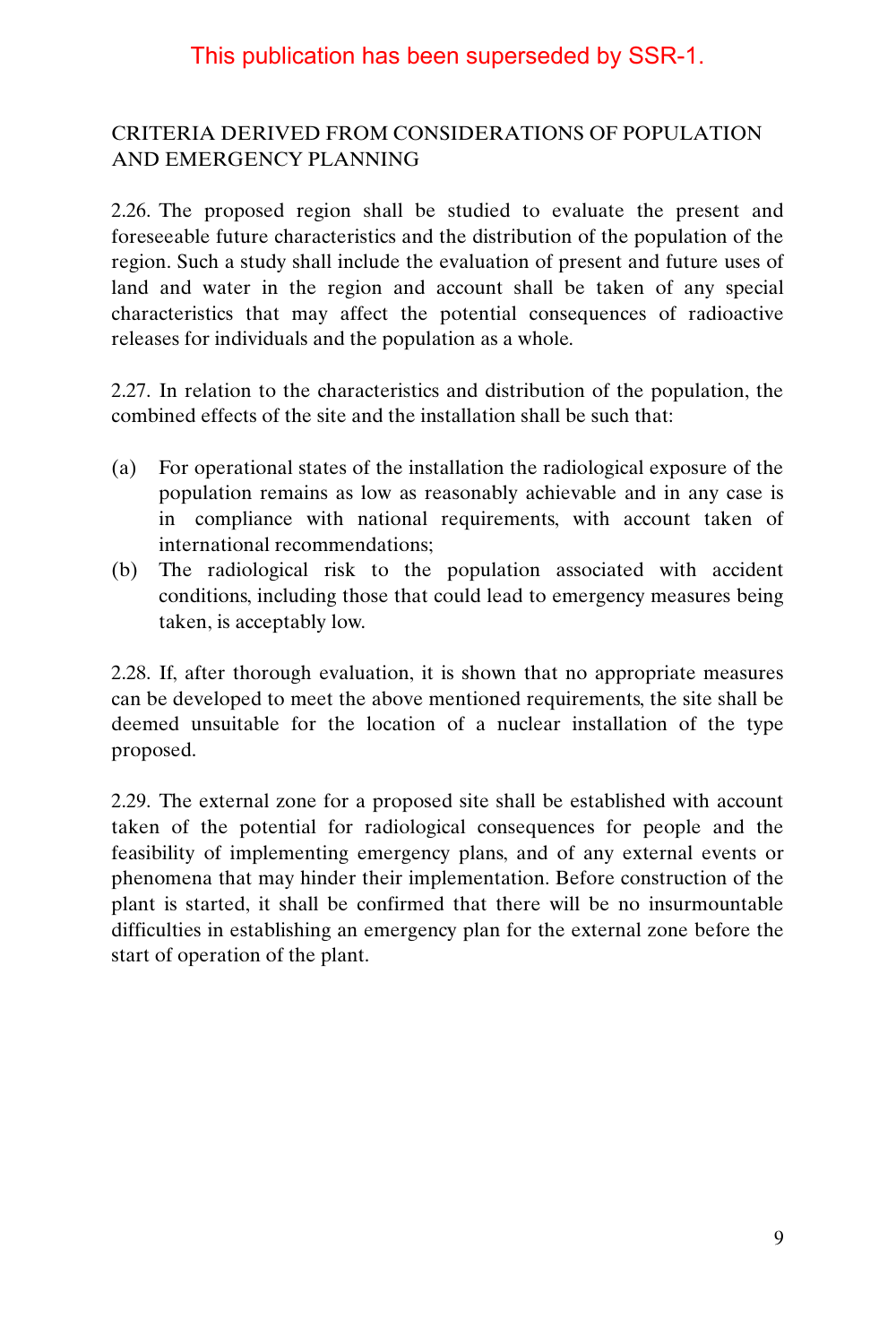## **3. SPECIFIC REQUIREMENTS FOR EVALUATION OF EXTERNAL EVENTS**

## EARTHOUAKES AND SURFACE FAULTING<sup>2</sup>

## **Earthquakes**

3.1. The seismological and geological conditions in the region and the engineering geological aspects and geotechnical aspects of the proposed site area shall be evaluated.

3.2. Information on prehistorical, historical and instrumentally recorded earthquakes in the region shall be collected and documented.

3.3. The hazards associated with earthquakes shall be determined by means of seismotectonic evaluation of the region with the use to the greatest possible extent of the information collected.

3.4. Hazards due to earthquake induced ground motion shall be assessed for the site with account taken of the seismotectonic characteristics of the region and specific site conditions. A thorough uncertainty analysis shall be performed as part of the evaluation of seismic hazards.

## **Surface faulting**

3.5. The potential for surface faulting (i.e. the fault capability) shall be assessed for the site. The methods to be used and the investigations to be made shall be sufficiently detailed that a reasonable decision can be reached using the definition of fault capability given in para. 3.6.

3.6. A fault shall be considered capable if, on the basis of geological, geophysical, geodetic or seismological data, one or more of the following conditions applies:

(a) It shows evidence of past movement or movements (significant deformations and/or dislocations) of a recurring nature within such a period that it is reasonable to infer that further movements at or near the surface could

<sup>&</sup>lt;sup>2</sup> See Refs  $[2, 3]$ .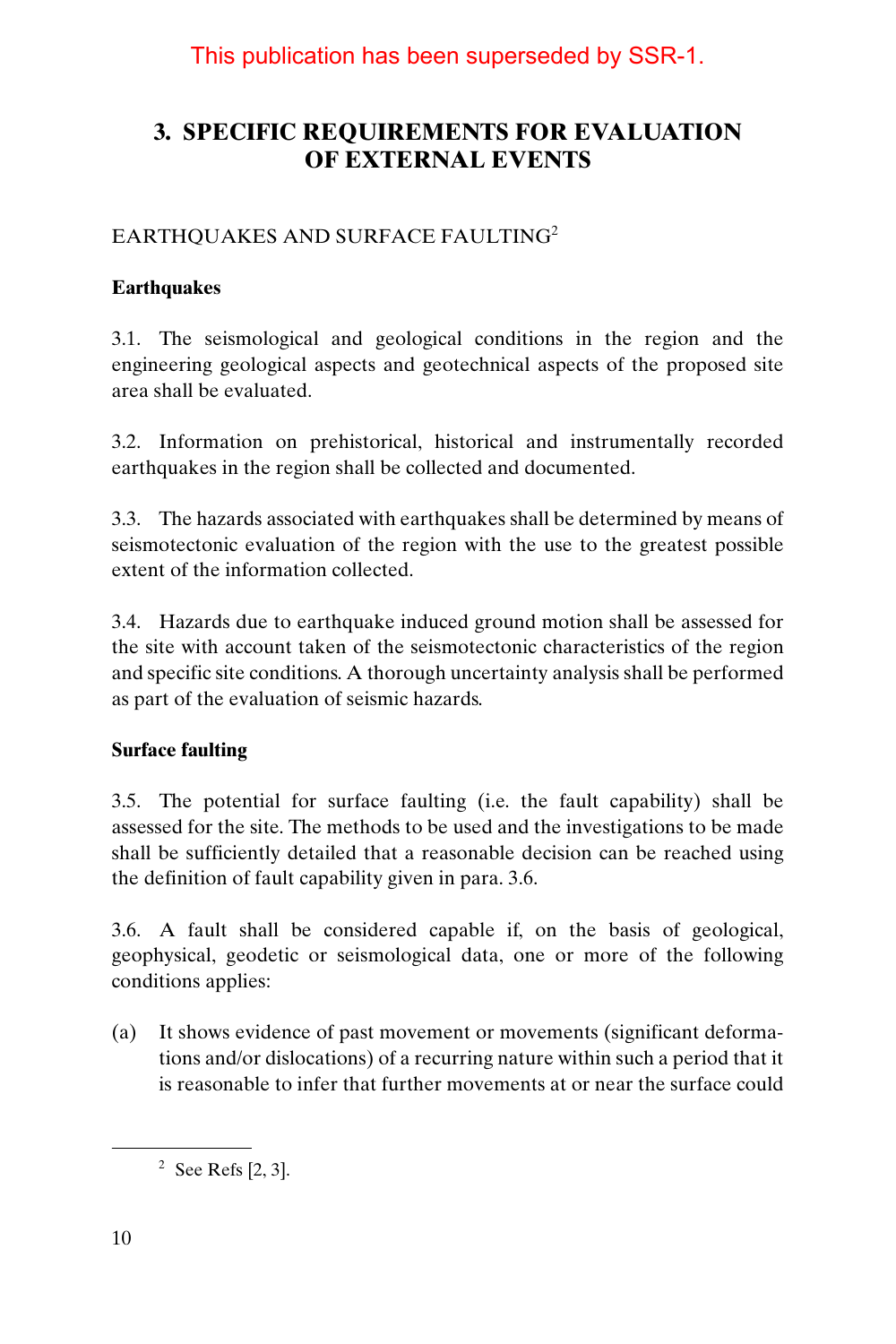occur. In highly active areas, where both earthquake data and geological data consistently reveal short earthquake recurrence intervals, periods of the order of tens of thousands of years may be appropriate for the assessment of capable faults. In less active areas, it is likely that much longer periods may be required.

- (b) A structural relationship with a known capable fault has been demonstrated such that movement of the one may cause movement of the other at or near the surface.
- (c) The maximum potential earthquake associated with a seismogenic structure is sufficiently large and at such a depth that it is reasonable to infer that, in the geodynamic setting of the site, movement at or near the surface could occur.

3.7. Where reliable evidence shows the existence of a capable fault that has the potential to affect the safety of the nuclear installation, an alternative site shall be considered.

#### METEOROLOGICAL EVENTS

3.8. The extreme values of meteorological variables and rare meteorological phenomena listed below shall be investigated for the site of any installation. The meteorological and climatological characteristics for the region around the site shall be investigated (see Ref. [4]).

#### **Extreme values of meteorological phenomena**

3.9. In order to evaluate their possible extreme values, the following meteorological phenomena shall be documented for an appropriate period of time: wind, precipitation, snow, temperature and storm surges.

3.10. The output of the site evaluation shall be described in a way that is suitable for design purposes for the plant, such as the probability of exceedance values relevant to design parameters. Uncertainties in the data shall be taken into account in this evaluation.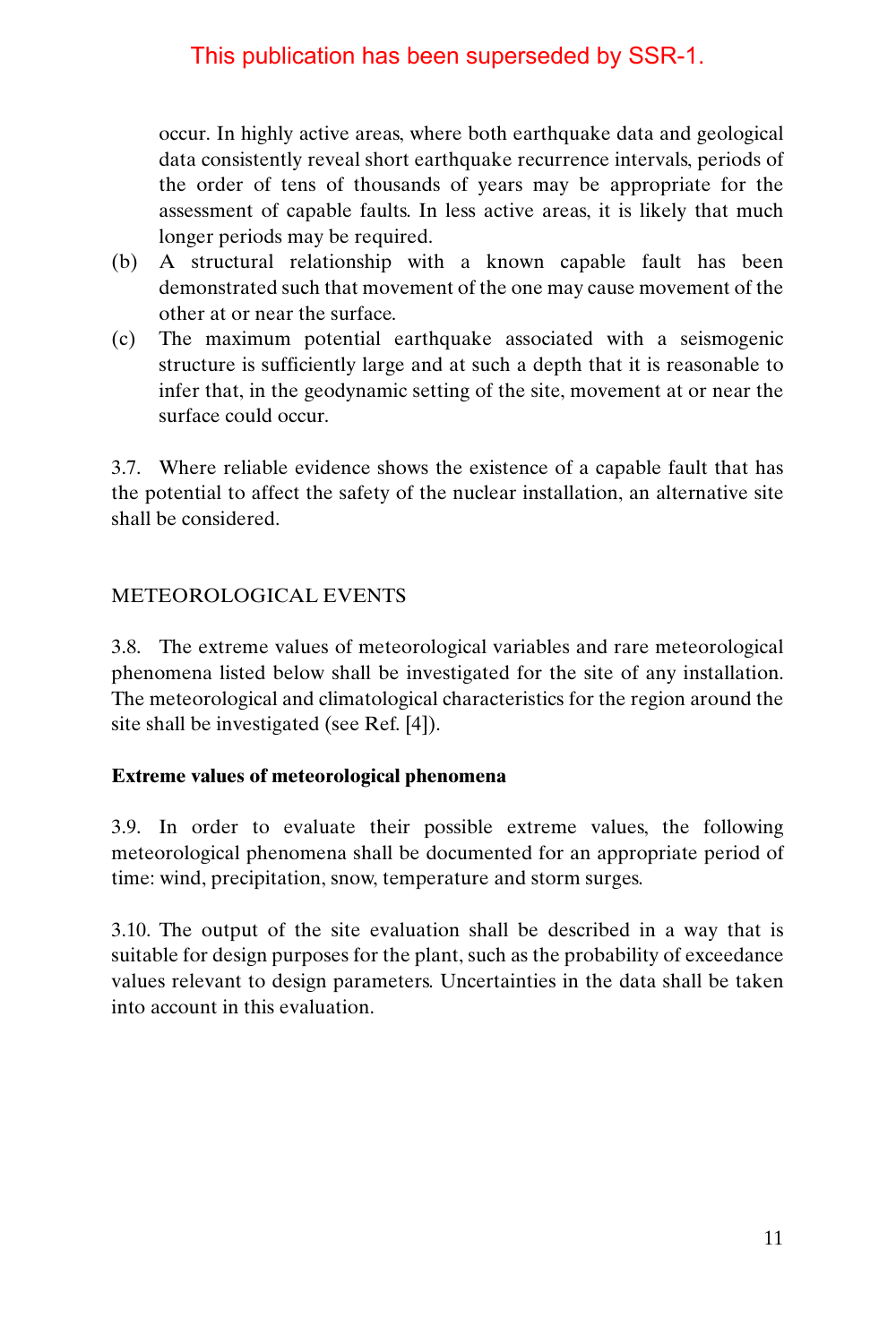#### **Rare meteorological events**

#### *Lightning*

3.11. The potential for the occurrence and the frequency and severity of lightning shall be evaluated for the site.

#### *Tornadoes*

3.12. The potential for the occurrence of tornadoes in the region of interest shall be assessed on the basis of detailed historical and instrumentally recorded data for the region.

3.13. The hazards associated with tornadoes shall be derived and expressed in terms of parameters such as rotational wind speed, translational wind speed, radius of maximum rotational wind speed, pressure differentials and rate of change of pressure.

3.14. In the assessment of the hazard, missiles that could be associated with tornadoes shall be considered.

#### *Tropical cyclones*

3.15. The potential for tropical cyclones in the region of the site shall be evaluated. If this evaluation shows that there is evidence of tropical cyclones or a potential for tropical cyclones, related data shall be collected.

3.16. On the basis of the available data and the appropriate physical models, the hazards associated with tropical cyclones shall be determined in relation to the site. Hazards for tropical cyclones include factors such as extreme wind speed, pressure and precipitation.

3.17. In the assessment of the hazards, missiles that could be associated with tropical cyclones shall be considered.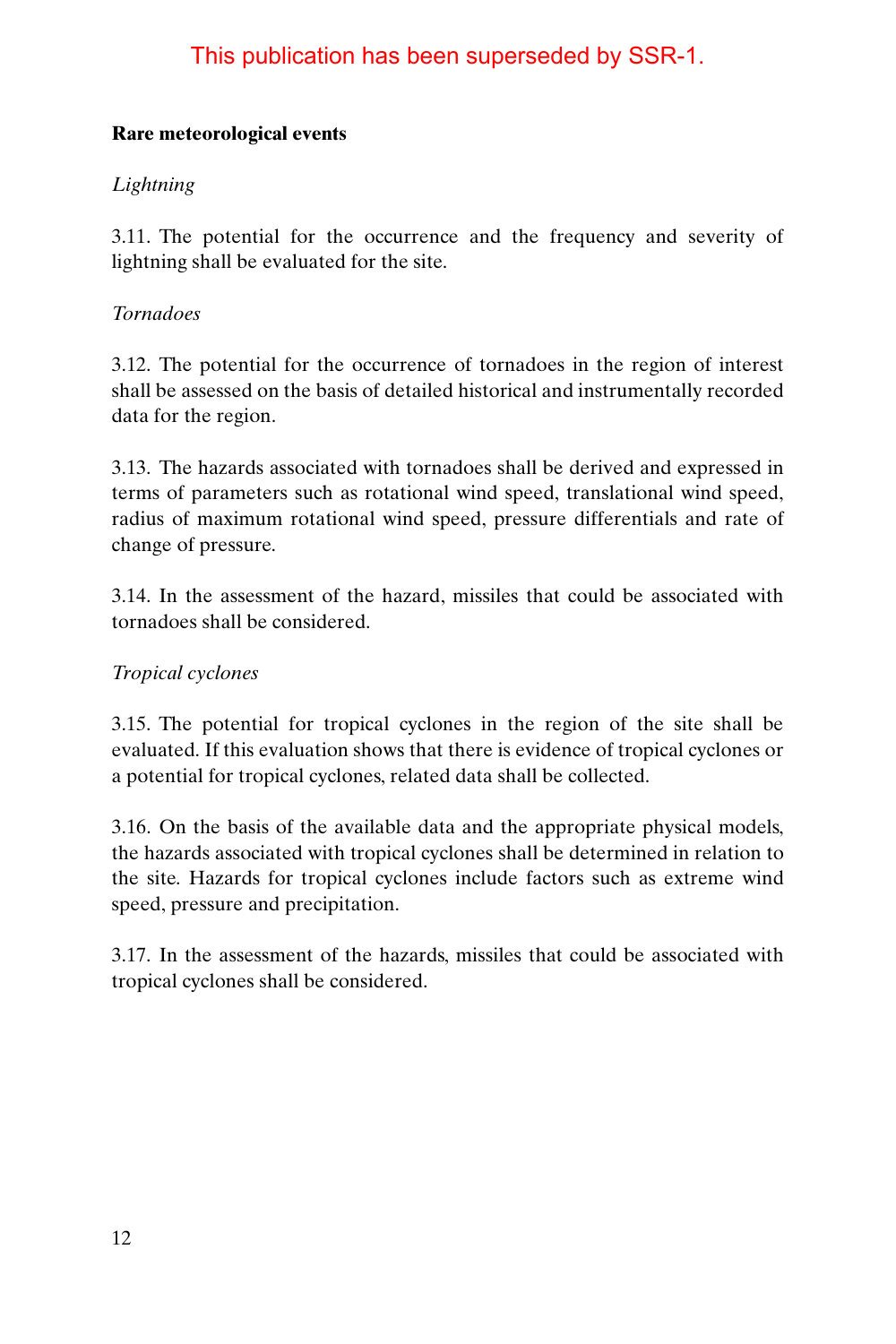## FLOODING<sup>3</sup>

#### **Floods due to precipitation and other causes**

3.18. The region shall be assessed to determine the potential for flooding due to one or more natural causes such as runoff resulting from precipitation or snow melt, high tide, storm surge, seiche and wind waves that may affect the safety of the nuclear installation. If there is a potential for flooding, then all pertinent data, including historical data, both meteorological and hydrological, shall be collected and critically examined.

3.19. A suitable meteorological and hydrological model shall be developed with account taken of the limits on the accuracy and quantity of the data, the length of the historical period over which the data were accumulated, and all known past changes in relevant characteristics of the region.

3.20. The possible combinations of the effects of several causes shall be examined. For example, for coastal sites and sites on estuaries, the potential for flooding by a combination of high tide, wind effects on bodies of water and wave actions, such as those due to cyclones, shall be assessed and taken into account in the hazard model.

3.21. The hazards for the site due to flooding shall be derived from the model.

3.22. The parameters used to characterize the hazards due to flooding shall include the height of the water, the height and period of the waves (if relevant), the warning time for the flood, the duration of the flood and the flow conditions.

3.23. The potential for instability of the coastal area or river channel due to erosion or sedimentation shall be investigated.

#### **Water waves induced by earthquakes or other geological phenomena**

3.24. The region shall be evaluated to determine the potential for tsunamis or seiches that could affect the safety of a nuclear installation on the site.

 $3$  See Ref. [5].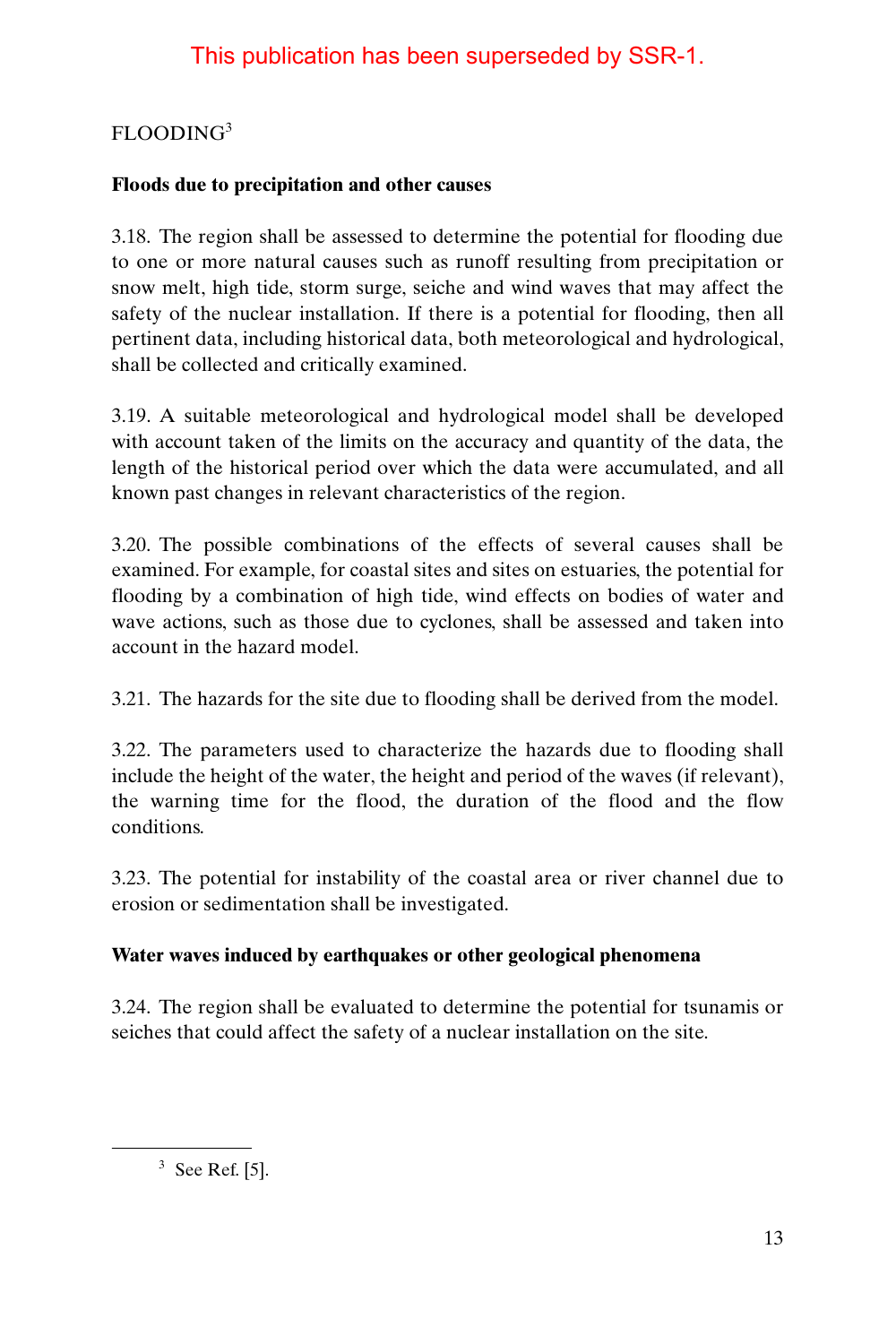3.25. If there is found to be such a potential, prehistorical and historical data relating to tsunamis or seiches affecting the shore region around the site shall be collected and critically evaluated for their relevance to the evaluation of the site and their reliability.

3.26. On the basis of the available prehistorical and historical data for the region and comparison with similar regions that have been well studied with regard to these phenomena, the frequency of occurrence, magnitude and height of regional tsunamis or seiches shall be estimated and shall be used in determining the hazards associated with tsunamis or seiches, with account taken of any amplification due to the coastal configuration at the site.

3.27. The potential for tsunamis or seiches to be generated by regional offshore seismic events shall be evaluated on the basis of known seismic records and seismotectonic characteristics.

3.28. The hazards associated with tsunamis or seiches shall be derived from known seismic records and seismotectonic characteristics as well as from physical and/or analytical modelling. These include potential draw-down and runup<sup>4</sup> that may result in physical effects on the site.

#### **Floods and waves caused by failure of water control structures**

3.29. Information relating to upstream water control structures shall be analysed to determine whether the nuclear installation would be able to withstand the effects resulting from the failure of one or more of the upstream structures.

3.30. If the nuclear installation could safely withstand all the effects of the massive failure of one or more of the upstream structures, then the structures need be examined no further in this regard.

3.31. If a preliminary examination of the nuclear installation indicates that it might not be able to withstand safely all the effects of the massive failure of one or more of the upstream structures, then the hazards associated with the nuclear installation shall be assessed with the inclusion of all such effects; otherwise such upstream structures shall be analysed by means of methods

<sup>&</sup>lt;sup>4</sup> Draw-down is a falling of the water level at a coastal site. Runup is a sudden surge of water up a beach or a structure.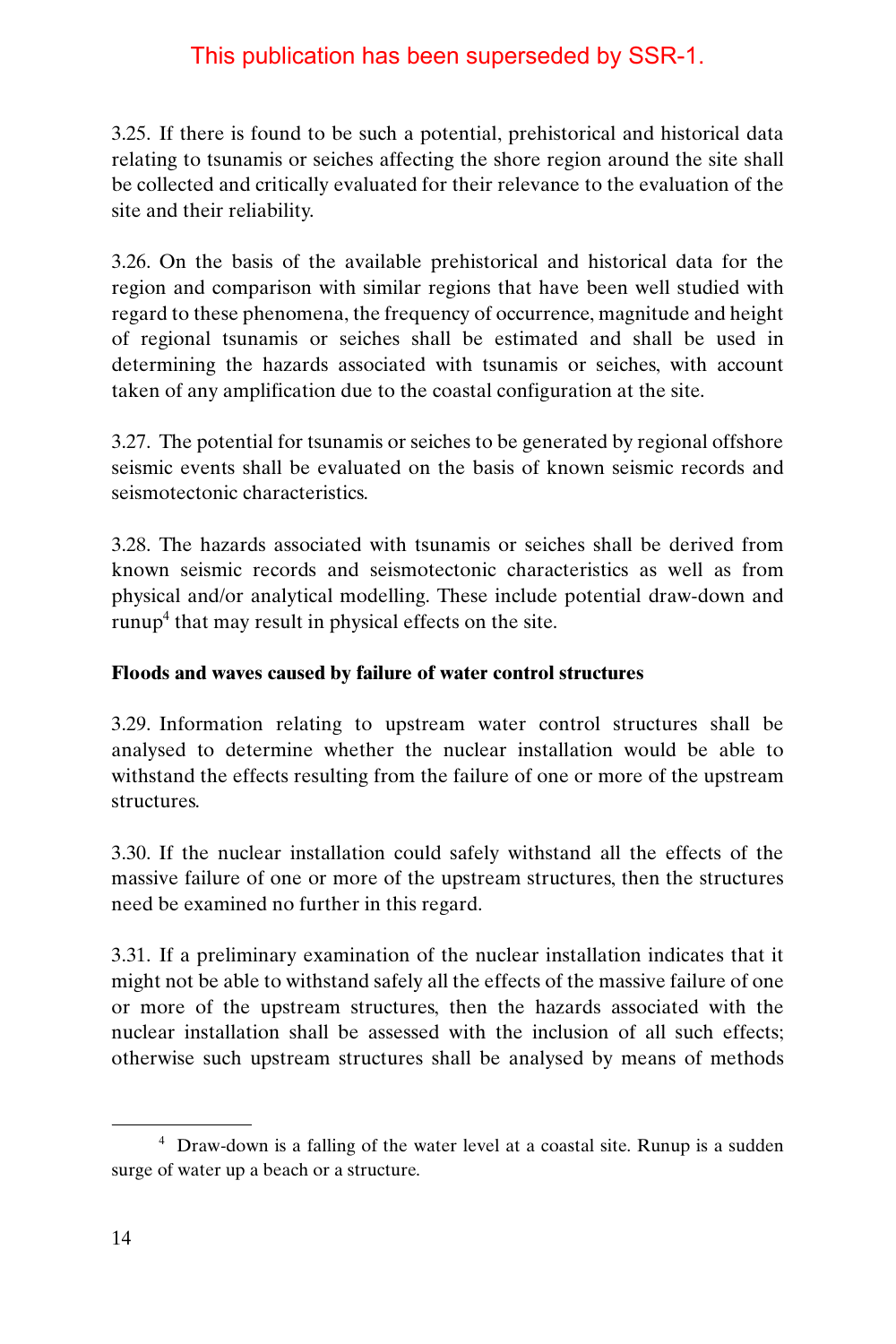equivalent to those used in determining the hazards associated with the nuclear installation to show that the structures could survive the event concerned.

3.32. The possibility of storage of water as a result of the temporary blockage of rivers upstream or downstream (e.g. caused by landslides or ice) so as to cause flooding and associated phenomena at the proposed site shall be examined.

### GEOTECHNICAL HAZARDS<sup>5</sup>

#### **Slope instability**

3.33. The site and its vicinity shall be evaluated to determine the potential for slope instability (such as land and rock slides and snow avalanches) that could affect the safety of the nuclear installation.

3.34. If there is found to be a potential for slope instability that could affect the safety of the nuclear installation, the hazard shall be evaluated by using parameters and values for the site specific ground motion.

#### **Collapse, subsidence or uplift of the site surface**

3.35. Geological maps and other appropriate information for the region shall be examined for the existence of natural features such as caverns, karstic formations and human made features such as mines, water wells and oil wells. The potential for collapse, subsidence or uplift of the site surface shall be evaluated.

3.36. If the evaluation shows that there is a potential for collapse, subsidence or uplift of the surface that could affect the safety of the nuclear installation, practicable engineering solutions shall be provided or otherwise the site shall be deemed unsuitable.

3.37. If there do seem to be practicable engineering solutions available, a detailed description of subsurface conditions obtained by reliable methods of investigation shall be developed for the purposes of determination of the hazards.

 $<sup>5</sup>$  See Ref. [2].</sup>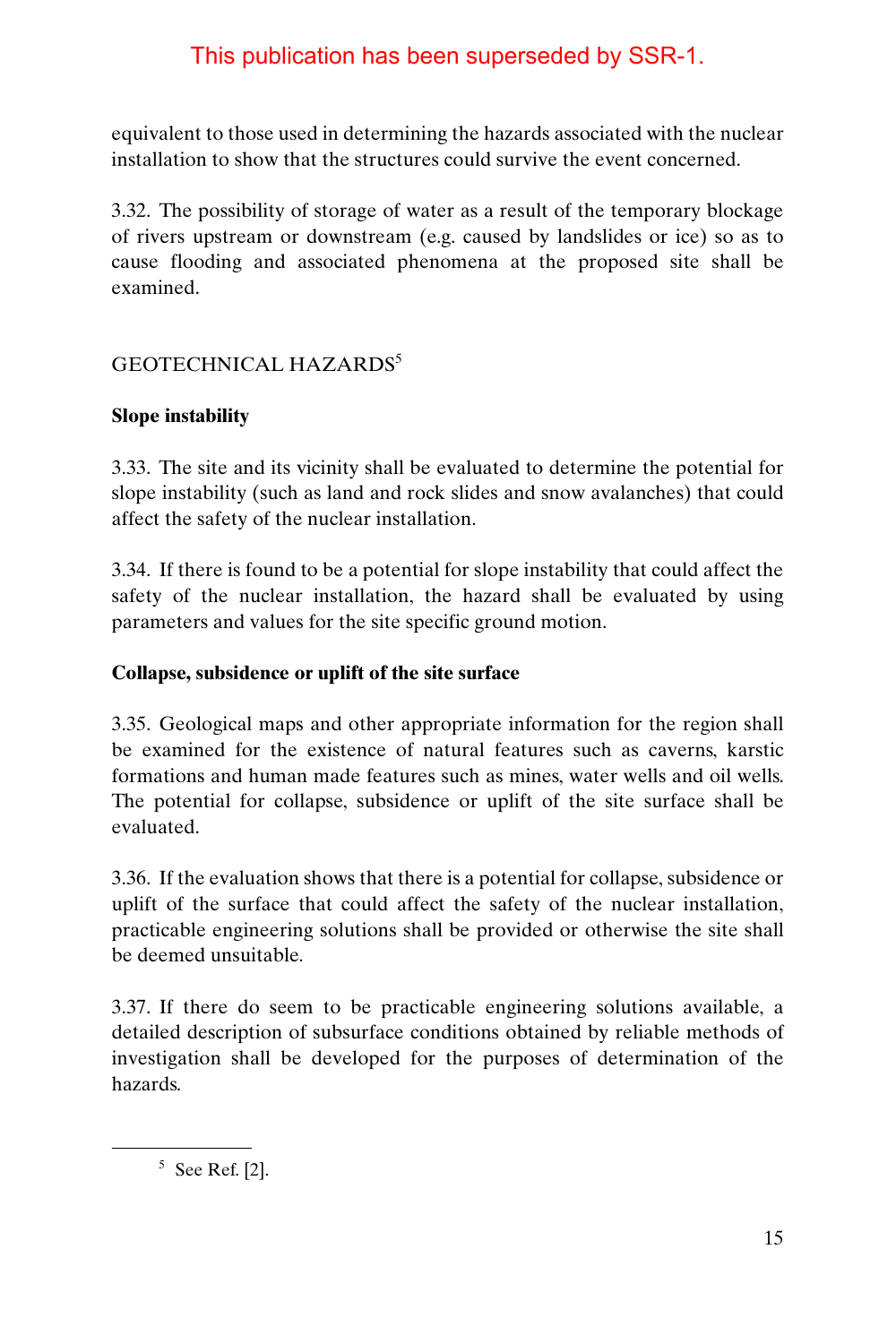#### **Soil liquefaction**

3.38. The potential for liquefaction of the subsurface materials of the proposed site shall be evaluated by using parameters and values for the site specific ground motion.

3.39. The evaluation shall include the use of accepted methods of soil investigation and analytical methods to determine the hazards.

3.40. If the potential for soil liquefaction is found to be unacceptable, the site shall be deemed unsuitable unless practicable engineering solutions are demonstrated to be available.

#### **Behaviour of foundation materials**

3.41. The geotechnical characteristics of the subsurface materials, including the uncertainties in them, shall be investigated and a soil profile for the site in a form suitable for design purposes shall be determined.

3.42. The stability of the foundation material under static and seismic loading shall be assessed.

3.43. The groundwater regime and the chemical properties of the groundwater shall be studied.

#### EXTERNAL HUMAN INDUCED EVENTS $^{6,7}$

#### **Aircraft crashes**

3.44. The potential for aircraft crashes on the site shall be assessed with account taken, to the extent practicable, of characteristics of future air traffic and aircraft.

<sup>&</sup>lt;sup>6</sup> Wilful actions that may potentially affect the site area are excluded from consideration here.

 $7$  See Ref. [6].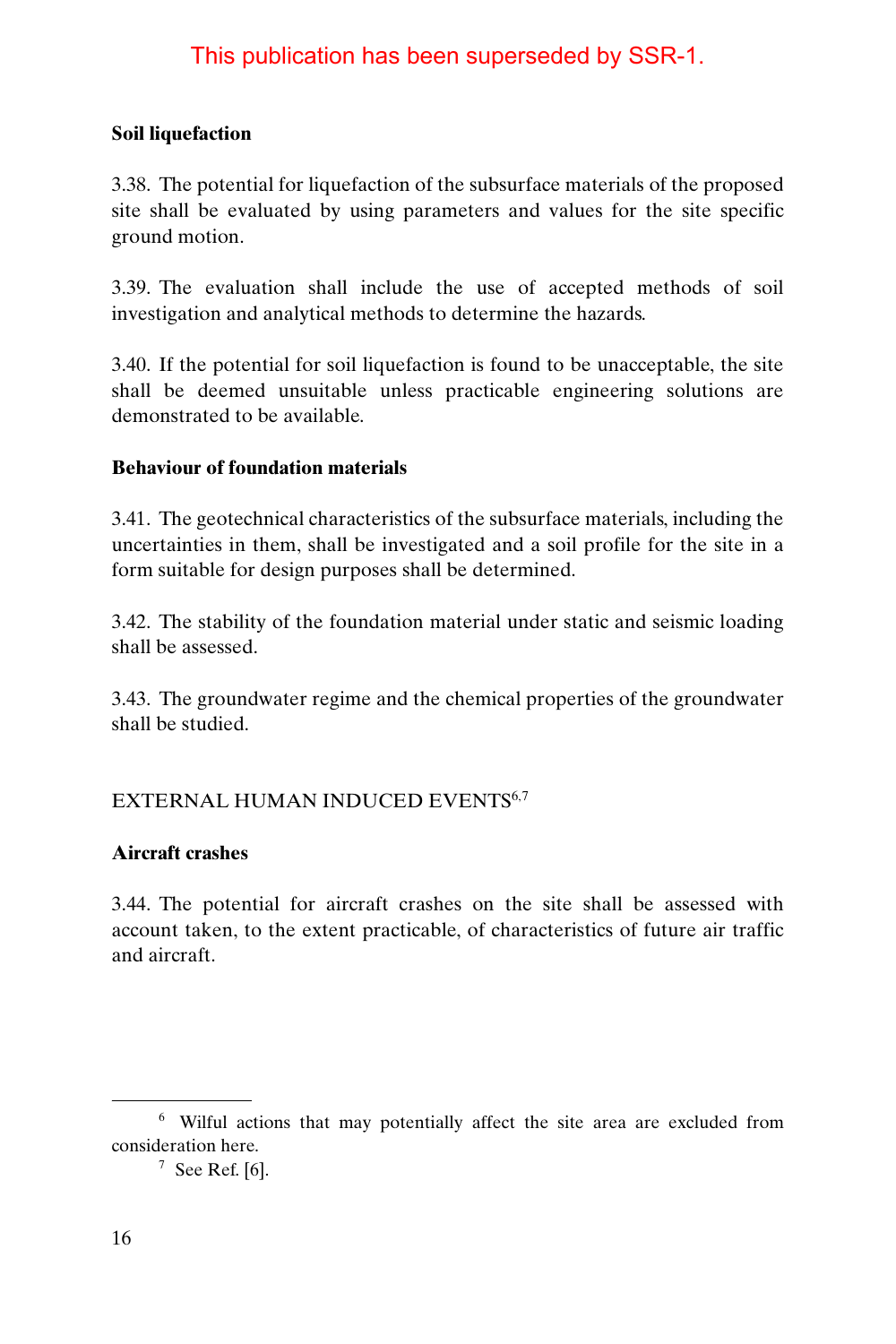3.45. If the assessment shows that there is a potential for an aircraft crash on the site that could affect the safety of the installation, then an assessment of the hazards shall be made.

3.46. The hazards associated with an aircraft crash to be considered shall include impact, fire and explosions.

3.47. If the assessment indicates that the hazards are unacceptable and if no practicable solutions are available, then the site shall be deemed unsuitable.

#### **Chemical explosions**

3.48. Activities in the region that involve the handling, processing, transport and storage of chemicals having a potential for explosions or for the production of gas clouds capable of deflagration or detonation shall be identified.

3.49. Hazards associated with chemical explosions shall be expressed in terms of overpressure and toxicity (if applicable), with account taken of the effect of distance.

3.50. A site shall be considered unsuitable if such activities take place in its vicinity and there are no practicable solutions available.

#### **Other important human induced events**

3.51. The region shall be investigated for installations (including installations within the site boundary) in which flammable, explosive, asphyxiant, toxic, corrosive or radioactive materials are stored, processed, transported and otherwise dealt with that, if released under normal or accident conditions, could jeopardize the safety of the installation. This investigation shall also include installations that may give rise to missiles of any type that could affect the safety of the nuclear installation. The potential effects of electromagnetic interference, eddy currents in the ground and the clogging of air or water inlets by debris shall also be evaluated. If the effects of such phenomena and occurrences would produce an unacceptable hazard and if no practicable solution is available, the site shall be deemed unsuitable.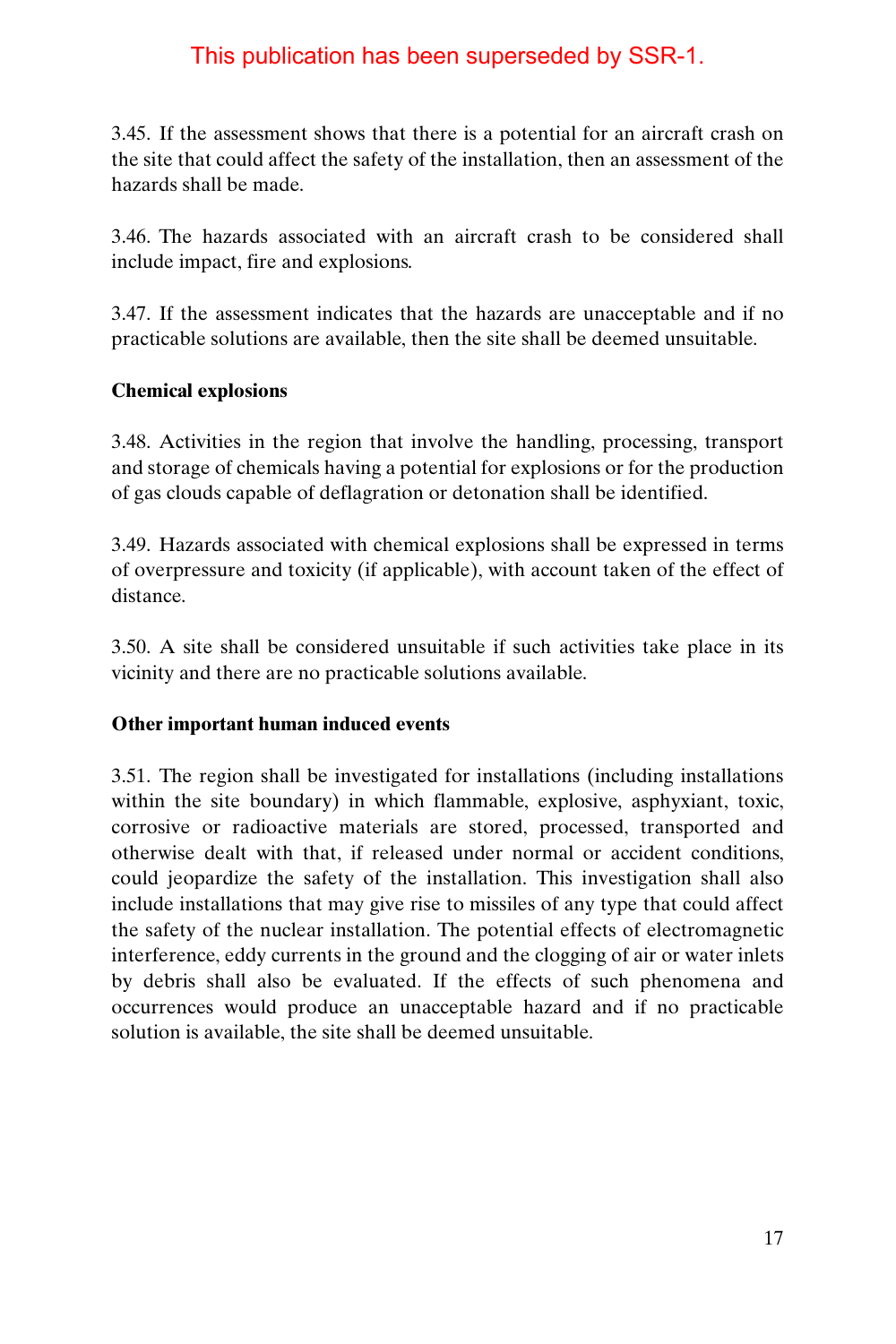### OTHER IMPORTANT CONSIDERATIONS<sup>8</sup>

3.52. Historical data concerning phenomena that have the potential to give rise to adverse effects on the safety of the nuclear installation, such as volcanism, sand storms, severe precipitation, snow, ice, hail, and subsurface freezing of subcooled water (frazil), shall be collected and assessed. If the potential is confirmed, the hazard shall be assessed and design bases for these events shall be derived.

3.53. In the design of systems for long term heat removal from the core, site related parameters, such as the following, should be considered:

- (a) Air temperature and humidity;
- (b) Water temperatures;
- (c) Available flow of water, minimum water level and the period of time for which safety related sources of cooling water are at a minimum level, with account taken of the potential for failure of water control structures.

3.54. Potential natural and human induced events that could cause a loss of function of systems required for the long term removal of heat from the core shall be identified, such as the blockage or diversion of a river, the depletion of a reservoir, an excessive amount of marine organisms, the blockage of a reservoir or cooling tower by freezing or the formation of ice, ship collisions, oil spills and fires. If the probabilities and consequences of such events cannot be reduced to acceptable levels, then the hazards for the nuclear installation associated with such events shall be established.

3.55. If the hazards for the nuclear installation are unacceptable and no practicable solution is available, the site shall be deemed unsuitable.

<sup>8</sup> See Ref. [7].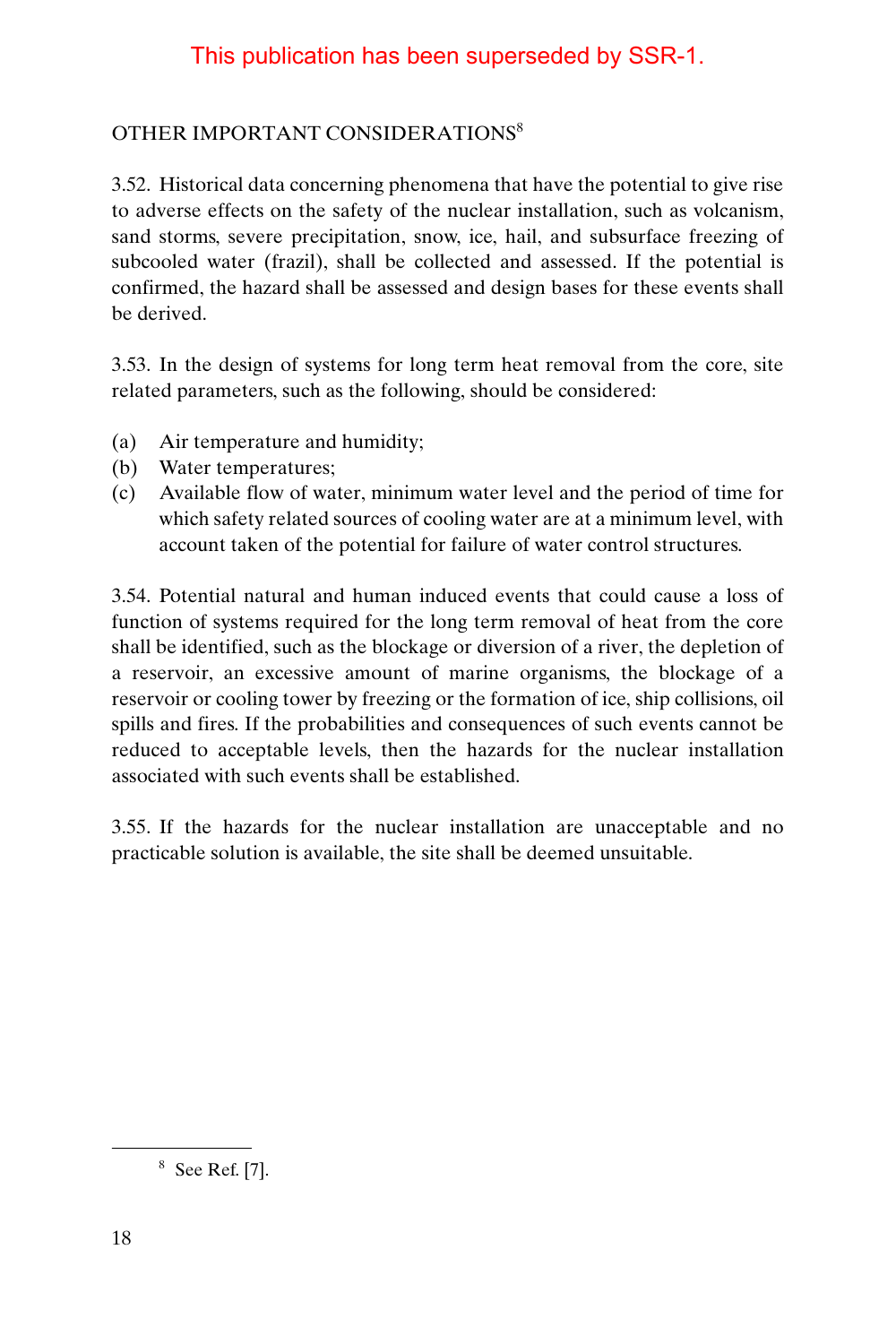## **4. SITE CHARACTERISTICS AND THE POTENTIAL EFFECTS OF THE NUCLEAR INSTALLATION IN THE REGION<sup>9</sup>**

#### ATMOSPHERIC DISPERSION OF RADIOACTIVE MATERIAL

4.1. A meteorological description of the region shall be developed, including descriptions of the basic meteorological parameters, regional orography and phenomena such as wind speed and direction, air temperature, precipitation, humidity, atmospheric stability parameters, and prolonged inversions.

4.2. A programme for meteorological measurements shall be prepared and carried out at or near the site with the use of instrumentation capable of measuring and recording the main meteorological parameters at appropriate elevations and locations. Data from at least one full year shall be collected, together with any other relevant data that may be available from other sources.

4.3. On the basis of the data obtained from the investigation of the region, the atmospheric dispersion of radioactive material released shall be assessed with the use of appropriate models. These models shall include all significant site specific and regional topographic features and characteristics of the installation that may affect atmospheric dispersion.

### DISPERSION OF RADIOACTIVE MATERIAL THROUGH SURFACE WATER

4.4. A description of the surface hydrological characteristics of the region shall be developed, including descriptions of the main characteristics of water bodies, both natural and artificial, the major structures for water control, the locations of water intake structures and information on water use in the region.

4.5. A programme of investigation and measurements of the surface hydrology shall be carried out to determine to the extent necessary the dilution and dispersion characteristics for water bodies, the reconcentration ability of sediments and biota, and the determination of transfer mechanisms of radionuclides in the hydrosphere and of exposure pathways.

<sup>9</sup> See Ref. [8].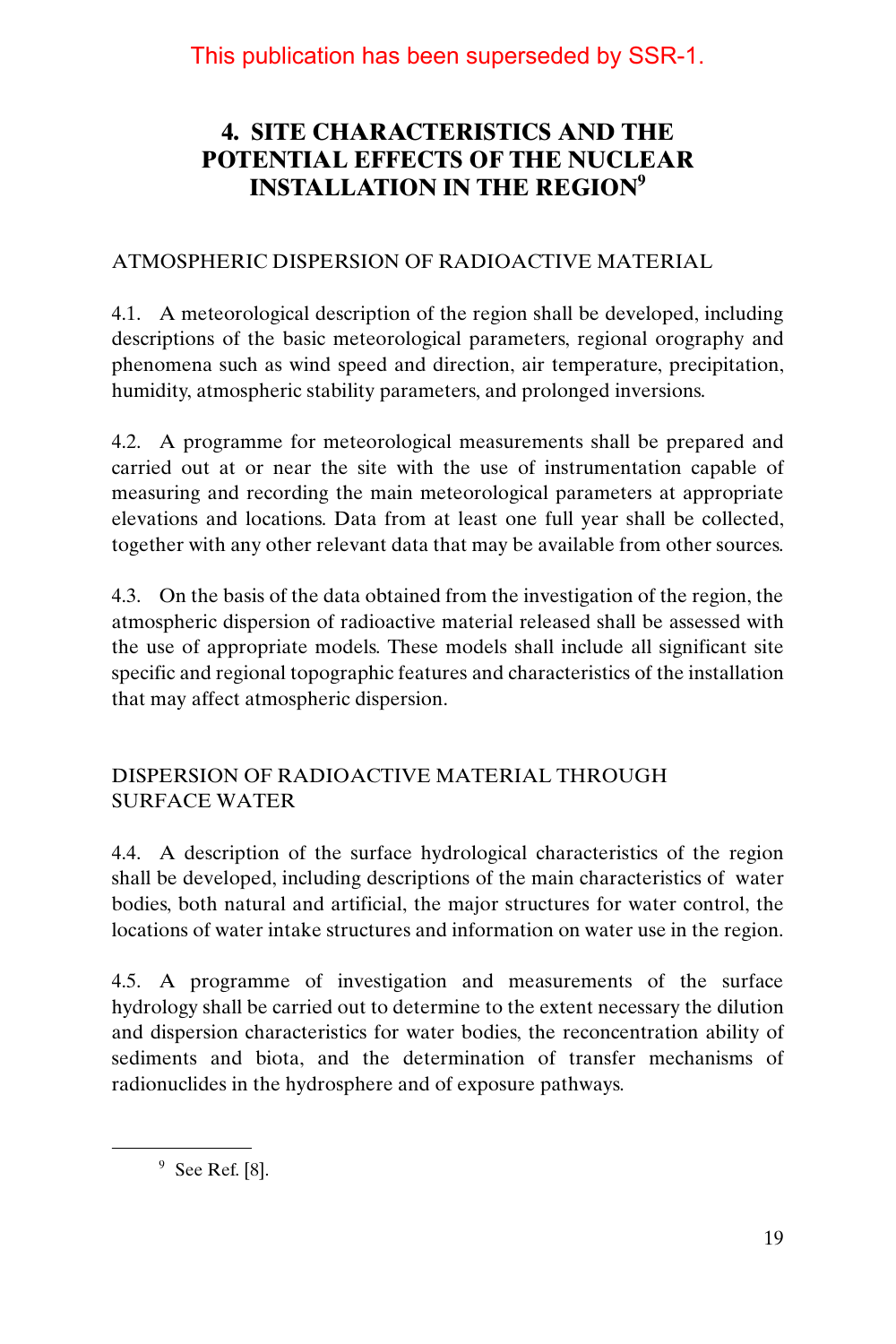4.6. An assessment of the potential impact of the contamination of surface water on the population shall be performed by using the collected data and information in a suitable model.

#### DISPERSION OF RADIOACTIVE MATERIAL THROUGH GROUNDWATER

4.7. A description of the groundwater hydrology of the region shall be developed, including descriptions of the main characteristics of the water bearing formations, their interaction with surface waters and data on the uses of groundwater in the region.

4.8. A programme of hydrogeological investigations shall be carried out to permit the assessment of radionuclide movement in hydrogeological units. This programme should include investigations of the migration and retention characteristics of the soils, the dilution and dispersion characteristics of the aquifers, and the physical and physicochemical properties of underground materials, mainly related to transfer mechanisms of radionuclides in groundwater and their exposure pathways.

4.9. An assessment of the potential impact of the contamination of groundwater on the population shall be performed by using the data and information collected in a suitable model.

#### POPULATION DISTRIBUTION

4.10. The distribution of the population within the region shall be determined.

4.11. In particular, information on existing and projected population distributions in the region, including resident populations and to the extent possible transient populations, shall be collected and kept up to date over the lifetime of the installation. The radius within which data are to be collected should be chosen on the basis of national practices, with account taken of special situations. Special attention shall be paid to the population living in the immediate vicinity of the installation, to densely populated areas and population centres in the region, and to residential institutions such as schools, hospitals and prisons.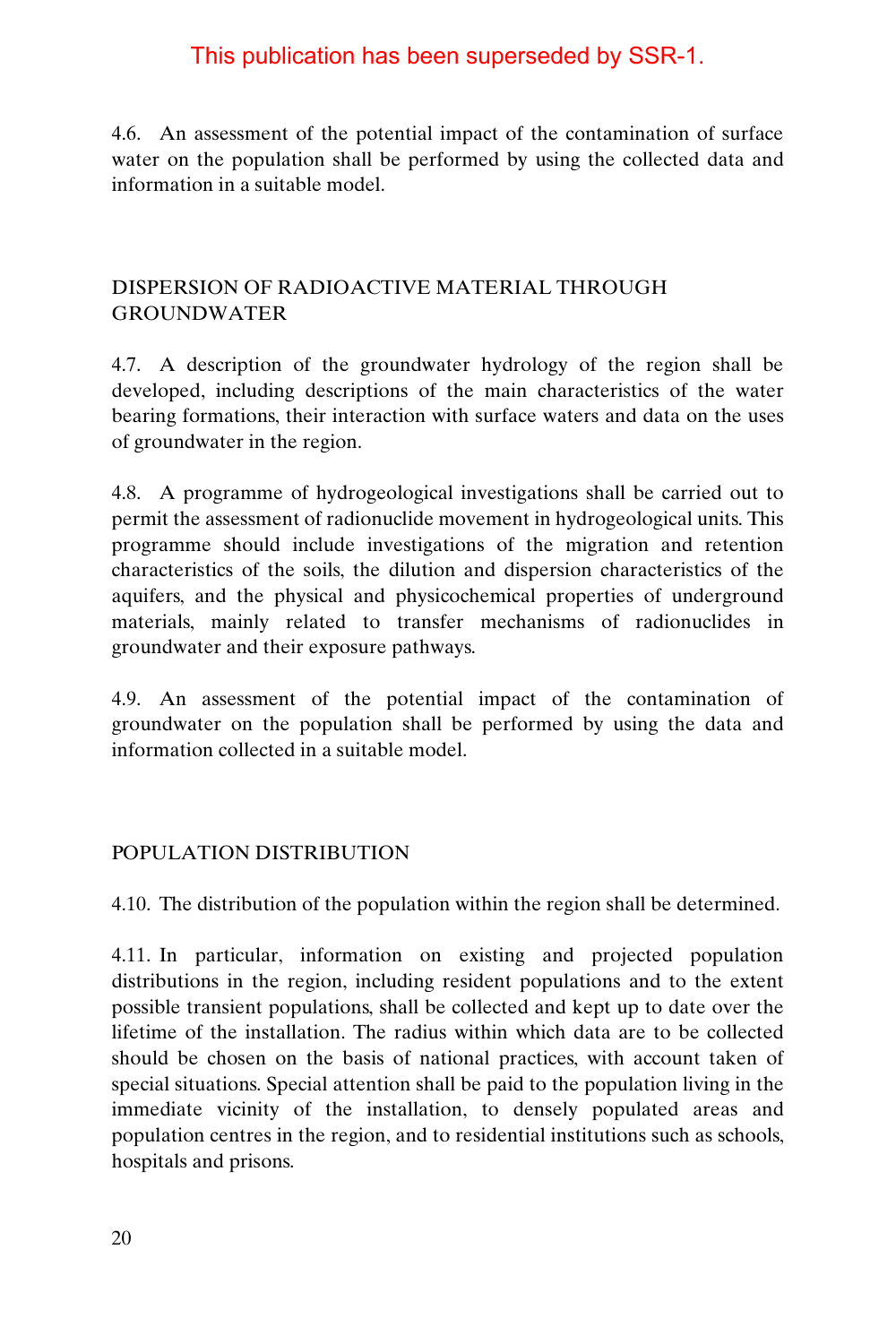4.12. The most recent census data for the region, or information obtained by extrapolation of the most recent census data, shall be used in obtaining the population distribution. In the absence of reliable data, a special study shall be carried out.

4.13. The data shall be analysed to give the population distribution in terms of the direction and distance from the plant. An evaluation shall be performed of the potential radiological impacts of normal discharges and accidental releases of radioactive material, including reasonable consideration of releases due to severe accidents, with the use of site specific parameters as appropriate.

#### USES OF LAND AND WATER IN THE REGION

4.14. The uses of land and water shall be characterized in order to assess the potential effects of the nuclear installation in the region and particularly for the purposes of preparing emergency plans. The investigation should cover land and water bodies that may be used by the population or may serve as a habitat for organisms in the food chain.

#### AMBIENT RADIOACTIVITY

4.15. Before commissioning of the nuclear installation the ambient radioactivity of the atmosphere, hydrosphere, lithosphere and biota in the region shall be assessed so as to be able to determine the effects of the installation. The data obtained are intended for use as a baseline in future investigations.

## **5. MONITORING OF HAZARDS**

5.1. The characteristics of the natural and human induced hazards as well as the demographic, meteorological and hydrological conditions of relevance to the nuclear installation shall be monitored over the lifetime of the nuclear installation. This monitoring shall be commenced no later than the start of construction and shall be continued up until decommissioning. All the hazards and conditions that are considered in this Safety Requirements publication and that are pertinent to the licensing and safe operation of the installation shall be monitored.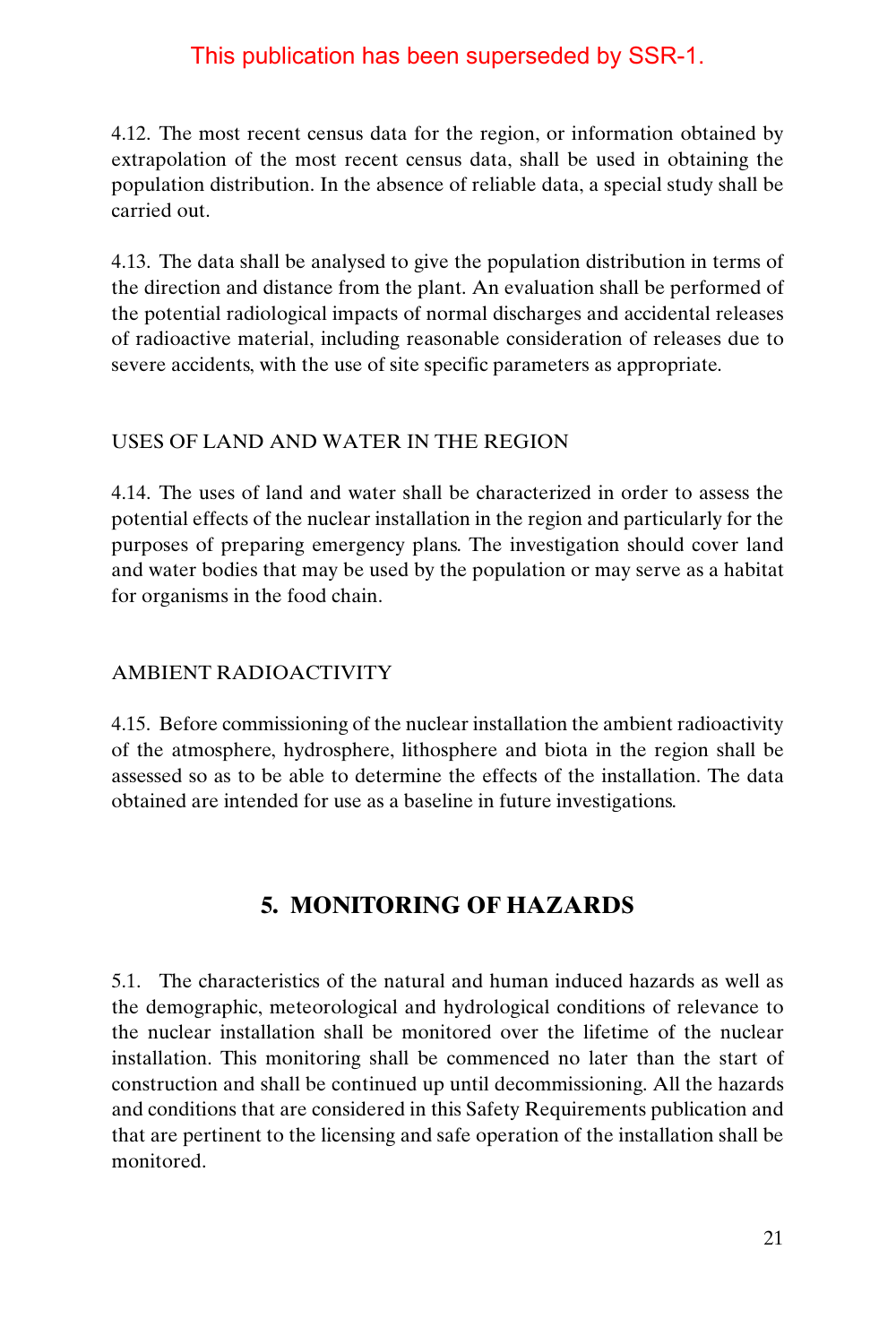## **6. QUALITY ASSURANCE<sup>10</sup>**

6.1. An adequate quality assurance programme shall be established to control the effectiveness of the execution of the site investigations and assessments and engineering activities performed in the different stages of the site evaluation for the nuclear installation.

6.2. The quality assurance programme shall cover the organization, planning, work control, personnel qualification and training, verification and documentation for the activities to ensure that the required quality of the work is achieved.

6.3. The quality assurance programme is a part of the overall quality assurance programme for the nuclear installation. However, since activities for site investigation are normally initiated long before the establishment of a nuclear project, the quality assurance programme should be established at the earliest possible time consistent with its application in the conduct of site evaluation activities for the nuclear installation.

6.4. The results of the activities for site investigation should be compiled in a report that documents the results of all in situ work, laboratory tests and geotechnical analyses and evaluations.

6.5. The results of studies and investigations shall be documented in sufficient detail to permit an independent review.

6.6. A quality assurance programme shall be implemented for all activities that may influence safety or the derivation of parameters for the design basis for the site. The quality assurance programme may be graded in accordance with the importance to safety of the individual siting activity under consideration.

6.7. The process of establishing site related parameters and evaluations involves technical and engineering analyses and judgements that require extensive experience and knowledge. In many cases the parameters and analyses may not lend themselves to direct verification by inspections, tests or other techniques that can be precisely defined and controlled. These

 $10$  See Ref. [9].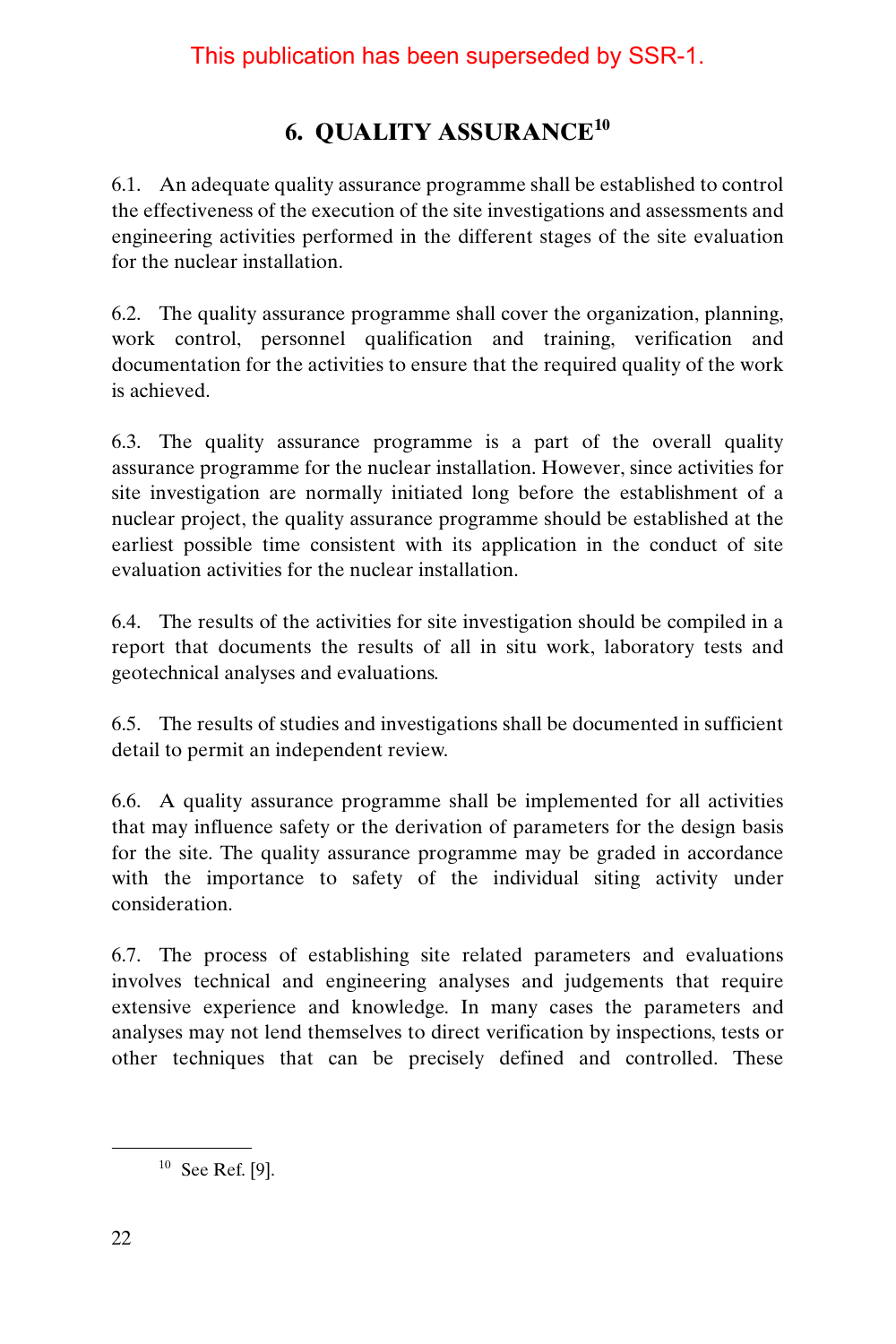evaluations shall be reviewed and verified by individuals or groups (e.g. by peer review) who are separate from those who did the work.

6.8. In accordance with the importance of engineering judgement and expertise in geotechnical engineering, the feedback of experience is an important aspect. For the assessment of matters such as the liquefaction potential, the stability of slopes and the safety in general of earth and of buried structures, information from the feedback of experience of failures in comparable situations shall be documented and analysed in order to be able to provide evidence that similar failures will not occur.

6.9. Records shall be kept of the work carried out in the activities for site evaluation for the nuclear installation.

### **REFERENCES**

- [1] INTERNATIONAL ATOMIC ENERGY AGENCY, The Safety of Nuclear Installations, Safety Series No. 110, IAEA, Vienna (1993).
- [2] INTERNATIONAL ATOMIC ENERGY AGENCY, Geotechnical Aspects of Site Evaluation and Foundations for Nuclear Power Plants, Safety Standards Series No. NS-G-3.6, IAEA, Vienna (in preparation).
- [3] INTERNATIONAL ATOMIC ENERGY AGENCY, Evaluation of Seismic Hazards for Nuclear Power Plants, Safety Standards Series No. NS-G-3.3, IAEA, Vienna (2002).
- [4] INTERNATIONAL ATOMIC ENERGY AGENCY, Meteorological Events in Site Evaluation for Nuclear Power Plants, Safety Standards Series No. NS-G-3.4, IAEA, Vienna (2003).
- [5] INTERNATIONAL ATOMIC ENERGY AGENCY, Flood Hazard for Nuclear Power Plants on Coastal and River Sites, Safety Standards Series No. NS-G-3.5, IAEA, Vienna (in press).
- [6] INTERNATIONAL ATOMIC ENERGY AGENCY, External Human Induced Events in Site Evaluation for Nuclear Power Plants, Safety Standards Series No. NS-G-3.1, IAEA, Vienna (2002).
- [7] INTERNATIONAL ATOMIC ENERGY AGENCY, External Events Excluding Earthquakes in the Design of Nuclear Power Plants, Safety Standards Series No. NS-G-1.5, IAEA, Vienna (2003).
- [8] INTERNATIONAL ATOMIC ENERGY AGENCY, Dispersion of Radioactive Material in Air and Water and Consideration of Population Distribution in Site Evaluation for Nuclear Power Plants, Safety Standards Series No. NS-G-3.2, IAEA, Vienna (2002).
- [9] INTERNATIONAL ATOMIC ENERGY AGENCY, Quality Assurance for Safety in Nuclear Power Plants and Other Nuclear Installations: Code and Safety Guides Q1–Q14, Safety Series No. 50-C/SG-Q, IAEA, Vienna (1996).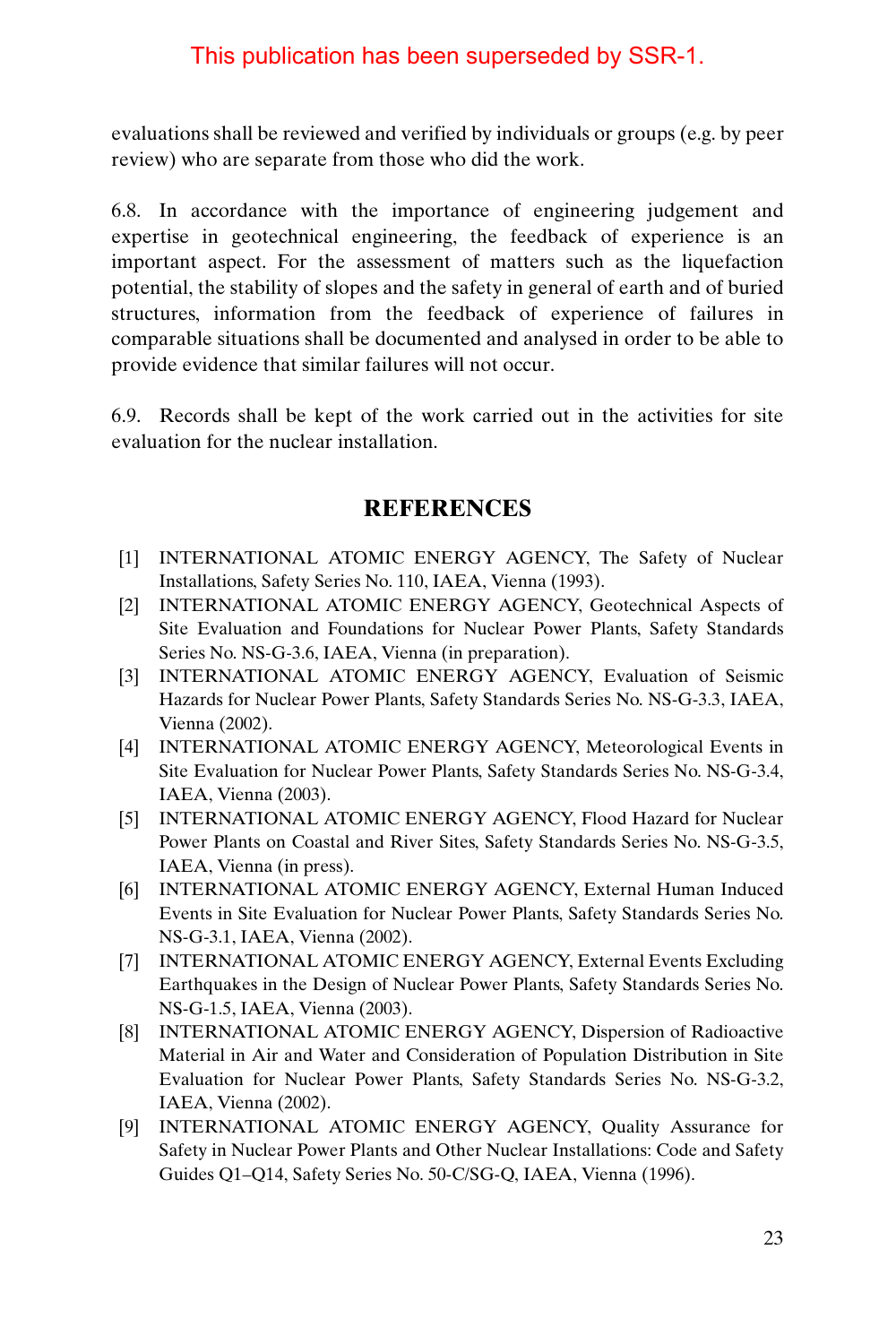## **GLOSSARY**

- design basis external events. The external event(s) or combination(s) of external events considered in the design basis of all or any part of a facility.
- **external events.** Events unconnected with the operation of a facility or activity which could have an effect on the safety of the facility or activity.
- **external zone.** The area immediately surrounding a proposed site area in which population distribution and density, and land and water uses, are considered with respect to their effects on the possible implementation of emergency measures.
- **site area.** A geographical area that contains an authorized facility, and within which the management of the authorized facility may directly initiate emergency actions.
- **site personnel.** All persons working in the site area of an authorized facility, either permanently or temporarily.
- siting. The process of selecting a suitable site for a facility, including appropriate assessment and definition of the related design bases.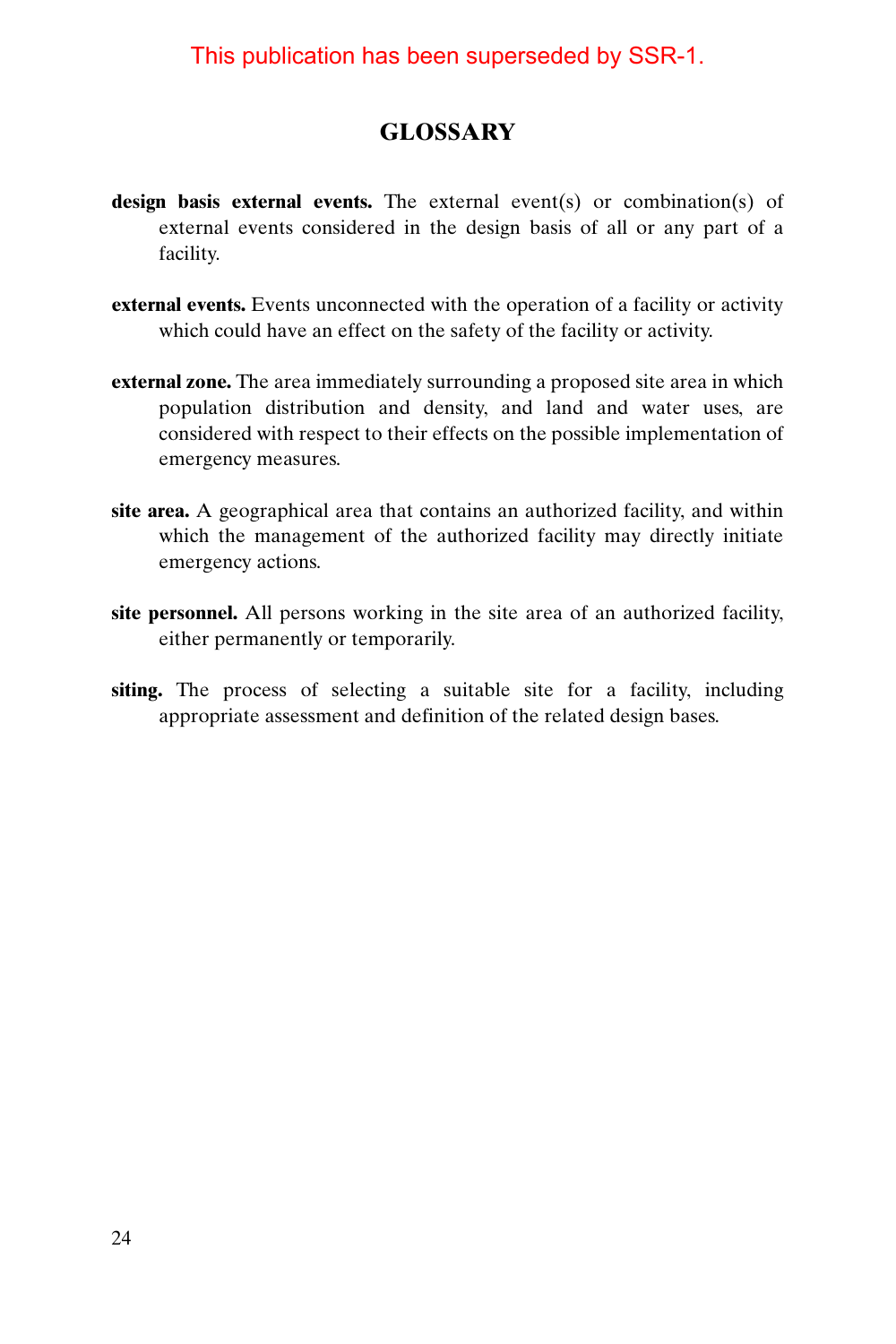## **CONTRIBUTORS TO DRAFTING AND REVIEW**

| Gürpinar, A. | <b>International Atomic Energy Agency</b>                                |
|--------------|--------------------------------------------------------------------------|
| Murphy, A.   | United States Nuclear Regulatory Commission,<br>United States of America |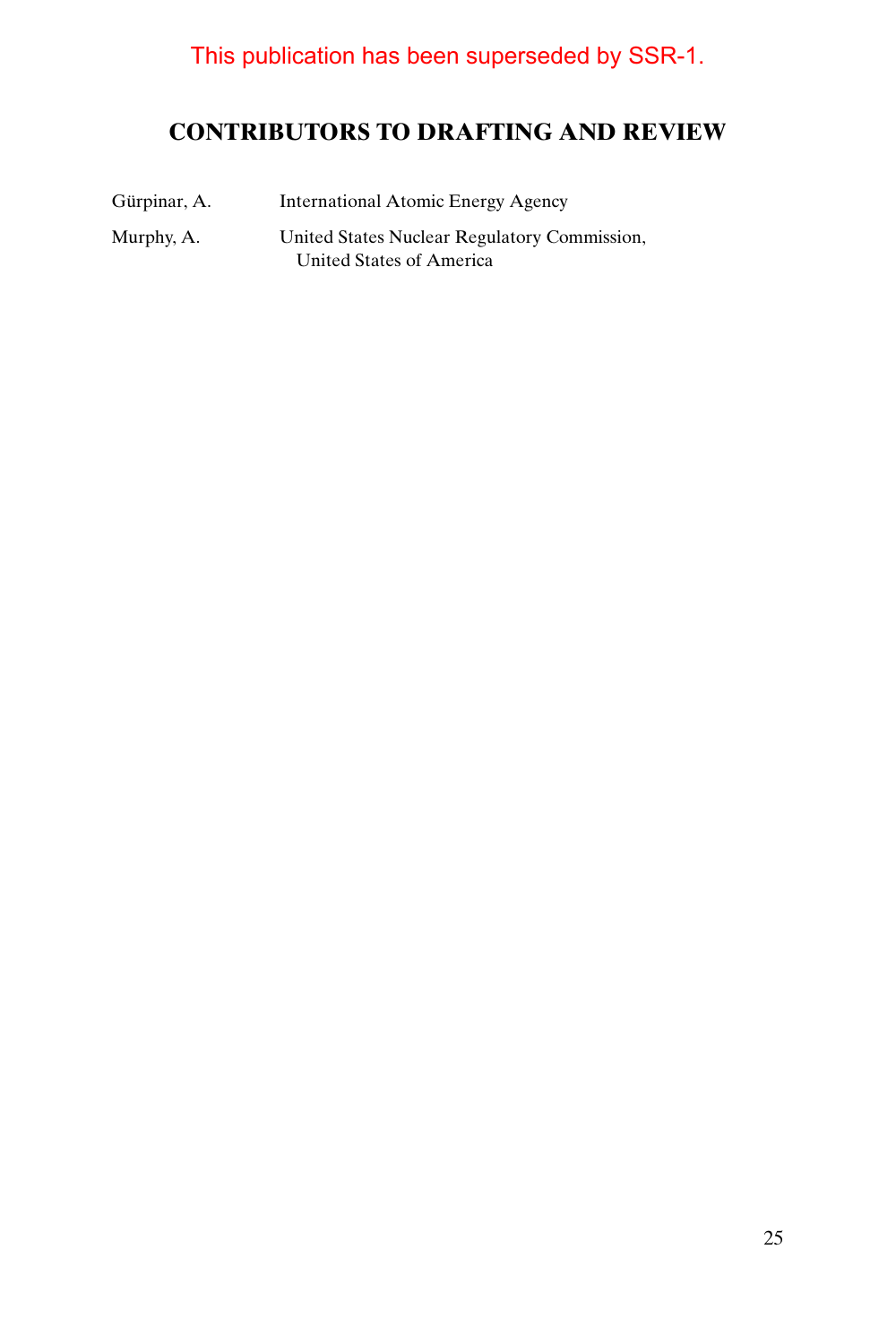### **BODIES FOR THE ENDORSEMENT OF SAFETY STANDARDS**

*An asterisk (\*) denotes a corresponding member. Corresponding members receive drafts for comment and other documentation but they do not generally participate in meetings.*

#### **Commission on Safety Standards**

*Argentina*: Oliveira, A.; *Brazil*: Caubit da Silva, A.; *Canada*: Pereira, J.K.; *China*: Zhao, C.; *France*: Gauvain, J.; Lacoste, A.-C.; *Germany*: Renneberg, W.; *India*: Sukhatme, S.P.; *Japan*: Suda, N.; *Korea, Republic of*: Eun, S.; *Russian Federation*: Vishnevskiy, Yu.G.; *Spain*: Azuara, J.A.; Santoma, L.; *Sweden*: Holm, L.-E.; *Switzerland*: Schmocker, U.; *Ukraine*: Gryschenko, V.; *United Kingdom*: Pape, R.; Williams, L.G. (Chairperson); *United States of America*: Travers, W.D.; *IAEA*: Karbassioun, A. (Co-ordinator); *International Commission on Radiological Protection*: Clarke, R.H.; *OECD Nuclear Energy Agency*: Shimomura, K.

#### **Nuclear Safety Standards Committee**

*Argentina*: Sajaroff, P.; *Australia*: MacNab, D.; \**Belarus*: Sudakou, I.; *Belgium*: Govaerts, P.; *Brazil*: Salati de Almeida, I.P.; *Bulgaria*: Gantchev, T.; *Canada*: Hawley, P.; *China*: Wang, J.; *Czech Republic*: Böhm, K.; \**Egypt*: Hassib, G.; *Finland*: Reiman, L. (Chairperson); *France*: Saint Raymond, P.; *Germany*: Feige, G.; *Hungary*: Vöröss, L.; *India*: Sharma, S.K.; *Ireland*: Hone, C.; *Israel*: Hirshfeld, H.; *Italy*: del Nero, G.; *Japan*: Yamamoto, T.; *Korea, Republic of*: Lee, J.-I.; *Lithuania*: Demcenko, M.; \**Mexico*: Delgado Guardado, J.L.; *Netherlands*: de Munk, P.; \**Pakistan*: Hashimi, J.A.; \**Peru*: Ramírez Quijada, R.; *Russian Federation*: Baklushin, R.P.; *South Africa*: Bester, P.J.; *Spain*: Mellado, I.; *Sweden*: Jende, E.; *Switzerland*: Aeberli, W.; \**Thailand*: Tanipanichskul, P.; *Turkey*: Alten, S.; *United Kingdom*: Hall, A.; *United States of America*: Newberry, S.; *European Commission*: Schwartz, J.-C.; *IAEA*: Bevington, L. (Co-ordinator); *International Organization for Standardization*: Nigon, J.L.; *OECD Nuclear Energy Agency*: Hrehor, M.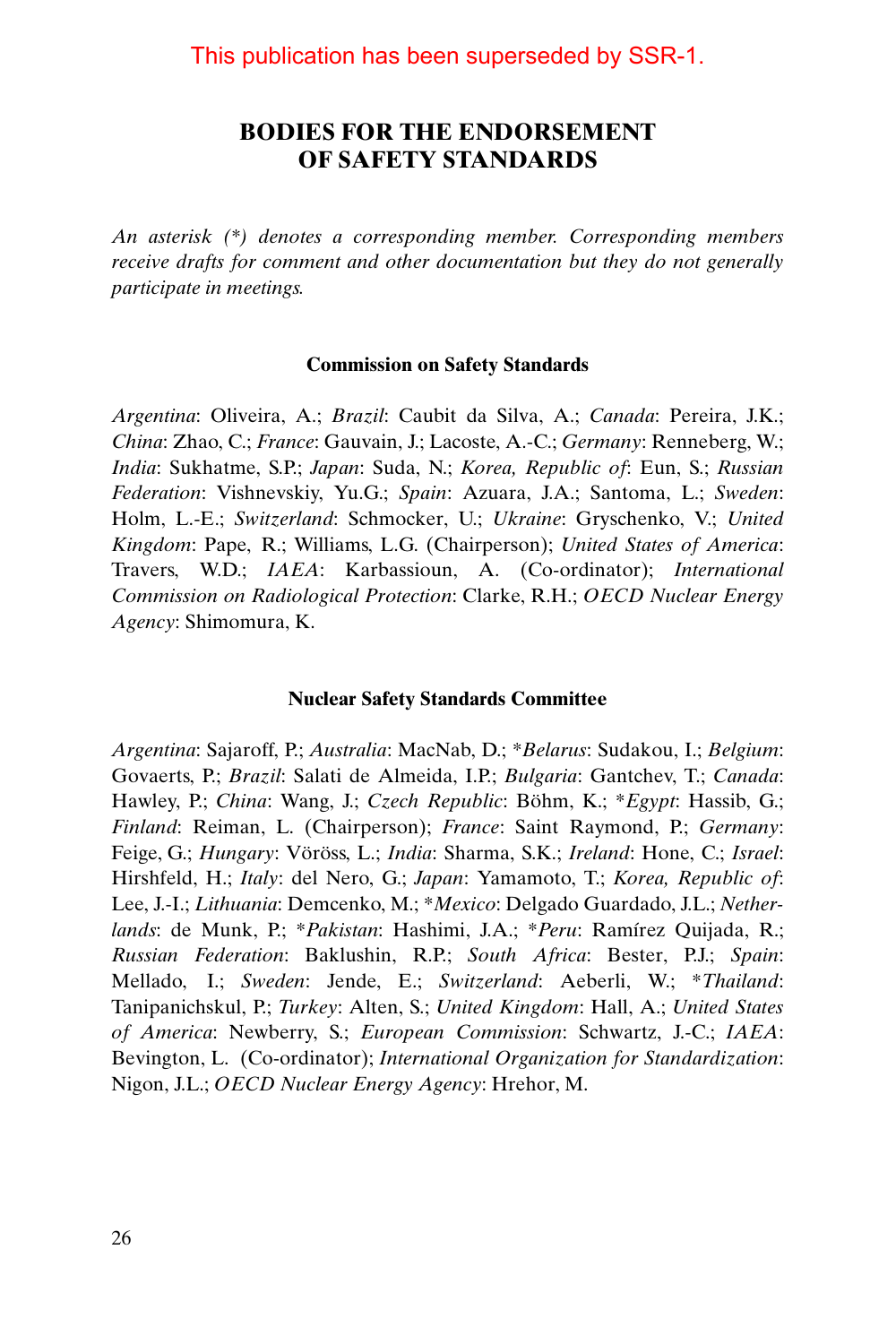#### **Radiation Safety Standards Committee**

*Argentina*: Rojkind, R.H.A.; *Australia*: Mason, C. (Chairperson); *Belarus*: Rydlevski, L.; *Belgium*: Smeesters, P.; *Brazil*: Amaral, E.; *Canada*: Utting, R.; *China*: Yang, H.; *Cuba*: Betancourt Hernandez, A.; *Czech Republic*: Drabova, D.; *Denmark*: Ulbak, K.; \**Egypt*: Hanna, M.; *Finland*: Markkanen, M.; *France*: Piechowski, J.; *Germany*: Landfermann, H.; *Hungary*: Koblinger, L.; *India*: Sharma, D.N.; *Ireland*: McGarry, A.; *Israel*: Laichter, Y.; *Italy*: Sgrilli, E.; *Japan*: Yonehara, H.; *Korea, Republic of*: Kim, C.; \**Madagascar*: Andriambololona, R.; \**Mexico*: Delgado Guardado, J.L.; *Netherlands*: Zuur, C.; *Norway*: Saxebol, G.; *Peru*: Medina Gironzini, E.; *Poland*: Merta, A.; *Russian Federation*: Kutkov, V.; *Slovakia*: Jurina, V.; *South Africa*: Olivier, J.H.L.; *Spain*: Amor, I.; *Sweden*: Hofvander, P.; Moberg, L.; *Switzerland*: Pfeiffer, H.J.; \**Thailand*: Pongpat, P.; *Turkey*: Buyan, A.G.; *Ukraine*: Likhtarev, I.A.; *United Kingdom*: Robinson, I.; *United States of America*: Paperiello, C.; *European Commission*: Janssens, A.; Kaiser, S.; *Food and Agriculture Organization of the United Nations*: Rigney, C.; *IAEA*: Bilbao, A.; *International Commission on Radiological Protection*: Valentin, J.; *International Labour Office*: Niu, S.; *International Organization for Standardization*: Perrin, M.; *International Radiation Protection Association*: Webb, G.; *OECD Nuclear Energy Agency*: Lazo, T.; *Pan American Health Organization*: Borras, C.; *United Nations Scientific Committee on the Effects of Atomic Radiation*: Gentner, N.; *World Health Organization*: Kheifets, L.

#### **Transport Safety Standards Committee**

*Argentina*: López Vietri, J.; *Australia*: Colgan, P.; \**Belarus*: Zaitsev, S.; *Belgium*: Cottens, E.; *Brazil*: Bruno, N.; *Bulgaria*: Bakalova, A.; *Canada*: Viglasky, T.; *China*: Pu, Y.; \**Denmark*: Hannibal, L.; \**Egypt*: El-Shinawy, R.M.K.; *France*: Aguilar, J.; *Germany*: Rein, H.; *Hungary*: Sáfár, J.; *India*: Nandakumar, A.N.; *Ireland*: Duffy, J.; *Israel*: Koch, J.; *Italy*: Trivelloni, S.; *Japan*: Hamada, S.; *Korea, Republic of*: Kwon, S.-G*.*; *Netherlands*: Van Halem, H.; *Norway*: Hornkjøl, S.; \**Peru*: Regalado Campaña, S.; *Romania*: Vieru, G.; *Russian Federation*: Ershov, V.N.; *South Africa*: Jutle, K.; *Spain*: Zamora Martin, F.; *Sweden*: Pettersson, B.G.; *Switzerland*: Knecht, B.; \**Thailand*: Jerachanchai, S.; *Turkey*: Köksal, M.E.; *United Kingdom*: Young, C.N. (Chairperson); *United States of America*: Brach, W.E.; McGuire, R.; *European Commission*: Rossi, L.; *International Air Transport Association*: Abouchaar, J.; *IAEA*: Pope, R.B.; *International Civil Aviation Organization*: Rooney, K.; *International Federation of Air Line Pilots' Associations*: Tisdall, A.; *International Maritime*